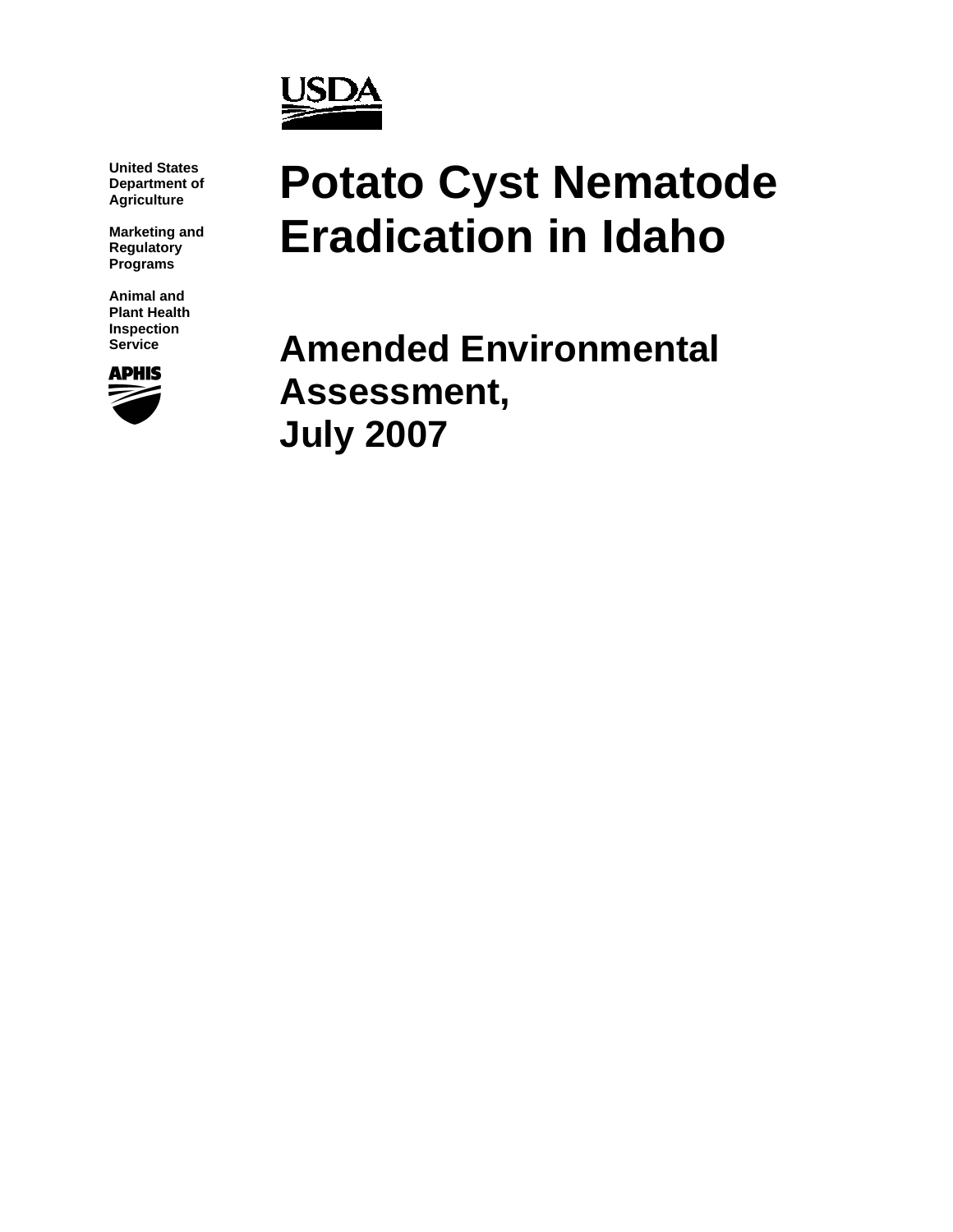# **Potato Cyst Nematode Eradication in Idaho**

# **Amended Environmental Assessment, July 2007**

#### **Agency Contact:**

Osama El-Lissy Director, Emergency Management Emergency and Domestic Programs Animal Plant Health Inspection Service U.S. Department of Agriculture 4700 River Rd. Unit 134 Riverdale, MD 20737

The U.S. Department of Agriculture (USDA) prohibits discrimination in all its programs and activities on the basis of race, color, national origin, sex, religion, age, disability, political beliefs, sexual orientation, or marital or family status. (Not all prohibited bases apply to all programs.) Persons with disabilities who require alternative means for communication of program information (Braille, large print, audiotape, etc.) should contact USDA'S TARGET Center at (202) 720–2600 (voice and TDD).

\_\_\_\_\_\_\_\_\_\_\_\_\_\_\_\_\_\_\_\_\_\_\_\_\_\_\_\_\_\_\_\_\_\_\_\_\_\_\_\_\_\_\_\_\_\_\_\_\_\_\_\_\_\_\_\_\_\_

To file a complaint of discrimination, write USDA, Director, Office of Civil Rights, Room 326–W, Whitten Building, 1400 Independence Avenue, SW, Washington, DC 20250–9410 or call (202) 720–5964 (voice and TDD). USDA is an equal opportunity provider and employer.

Mention of companies or commercial products in this report does not imply recommendation or endorsement by the U.S. Department of Agriculture over others not mentioned. USDA neither guarantees nor warrants the standard of any product mentioned. Product names are mentioned solely to report factually on available data and to provide specific information.

\_\_\_\_\_\_\_\_\_\_\_\_\_\_\_\_\_\_\_\_\_\_\_\_\_\_\_\_\_\_\_\_\_\_\_\_\_\_\_\_\_\_\_\_\_\_\_\_\_\_\_\_\_\_\_\_\_\_

This publication reports research involving pesticides. All uses of pesticides must be registered by appropriate State and/or Federal agencies before they can be recommended.

\_\_\_\_\_\_\_\_\_\_\_\_\_\_\_\_\_\_\_\_\_\_\_\_\_\_\_\_\_\_\_\_\_\_\_\_\_\_\_\_\_\_\_\_\_\_\_\_\_\_\_\_\_\_\_\_\_\_

\_\_\_\_\_\_\_\_\_\_\_\_\_\_\_\_\_\_\_\_\_\_\_\_\_\_\_\_\_\_\_\_\_\_\_\_\_\_\_\_\_\_\_\_\_\_\_\_\_\_\_\_\_\_\_\_\_\_

CAUTION: Pesticides can be injurious to humans, domestic animals, desirable plants, and fish or other wildlife—if they are not handled or applied properly. Use all pesticides selectively and carefully. Follow recommended practices for the disposal of surplus pesticides and pesticide containers.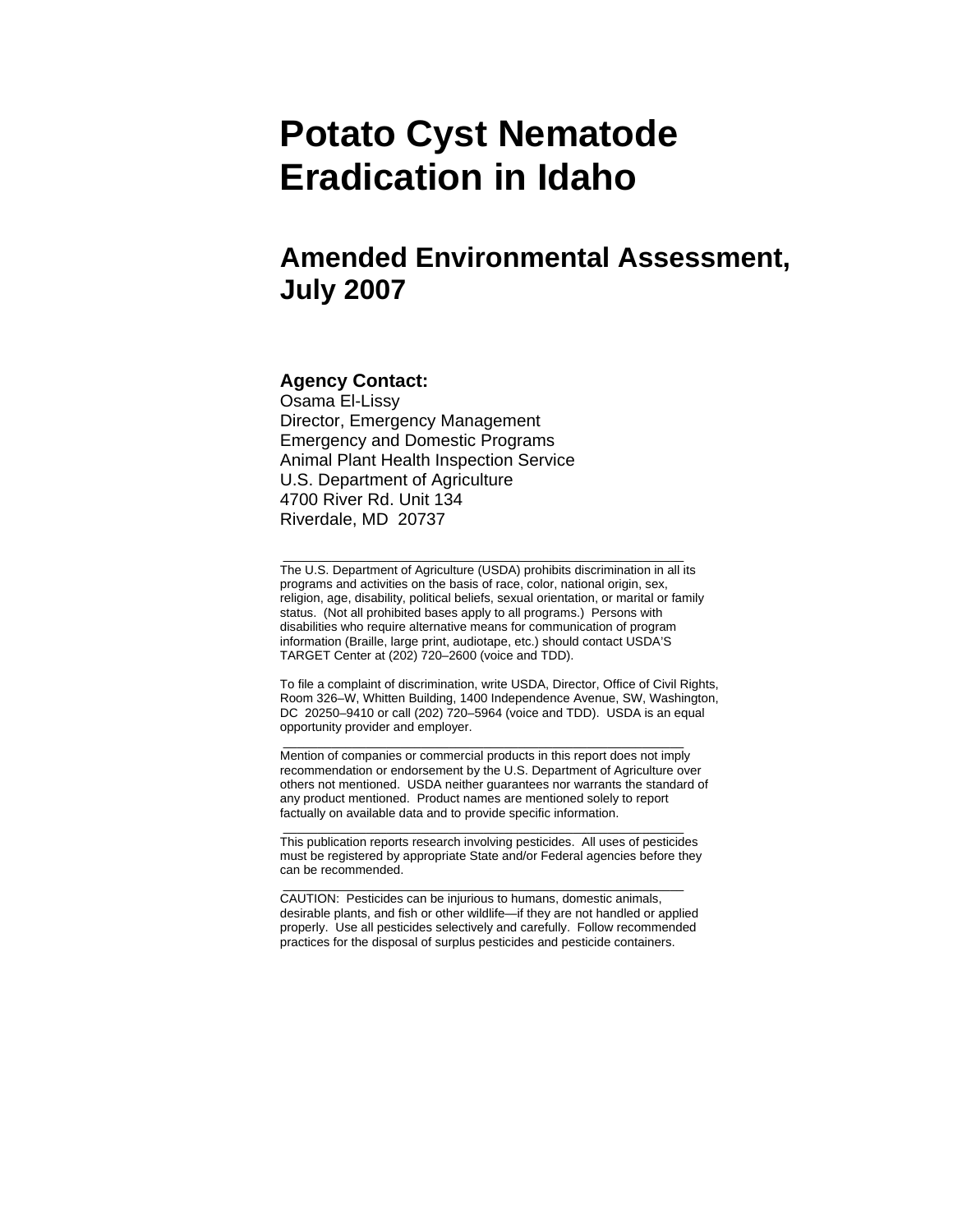# **Table of Contents**

|                                                           |  | D. Threatened and Endangered Species  22 |
|-----------------------------------------------------------|--|------------------------------------------|
|                                                           |  |                                          |
|                                                           |  |                                          |
|                                                           |  |                                          |
| Appendix A: Potential Host Plants for Globodera pallida29 |  |                                          |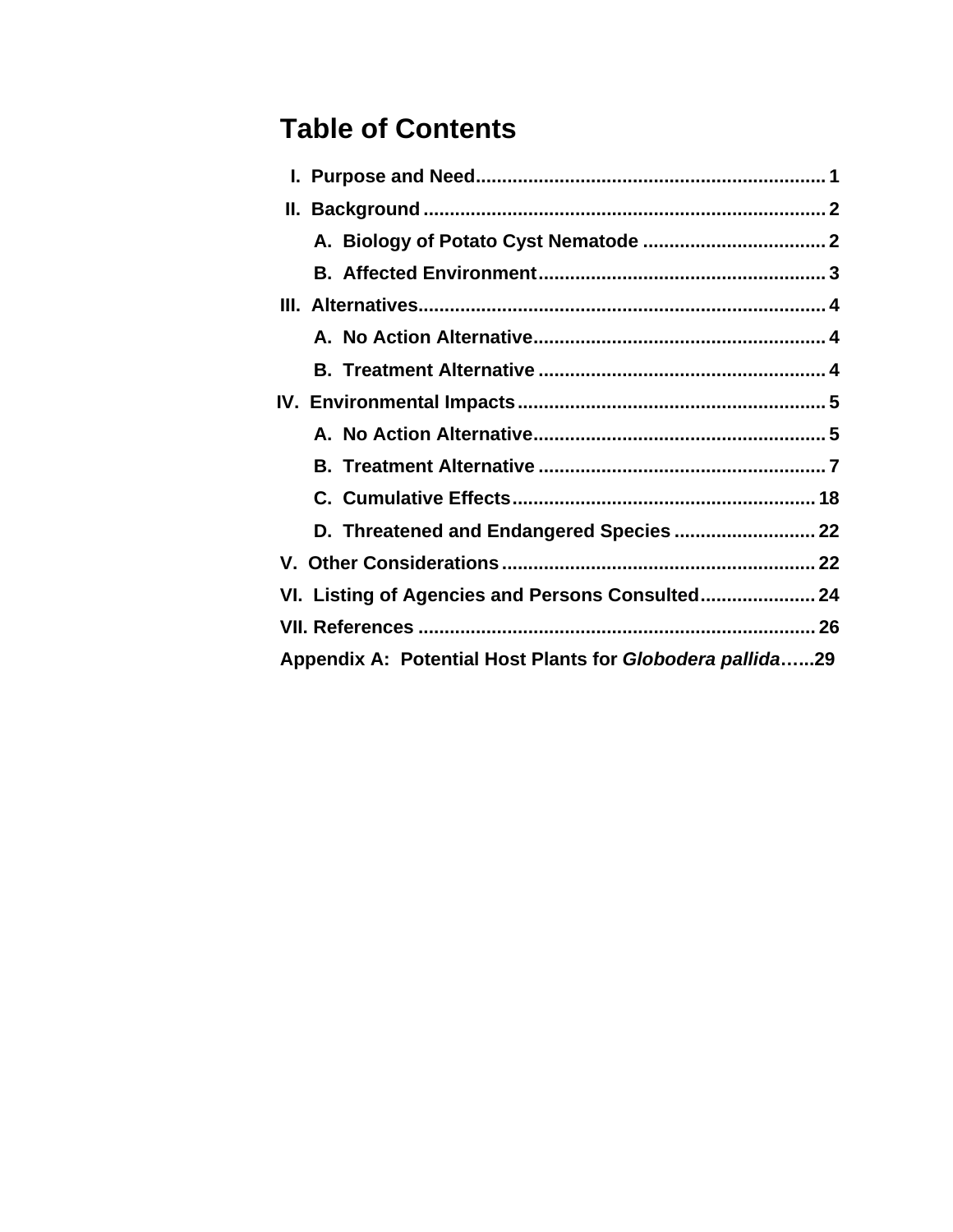# <span id="page-3-0"></span>**I. Purpose and Need**

The U.S. Department of Agriculture (USDA), Animal and Plant Health Inspection Service (APHIS), is proposing a treatment program to eradicate the potato cyst nematode (PCN), *Globodera pallida*. PCN is a devastating soil-borne pest to potato crops with the potential to impact related agricultural and nonagricultural plant species. Damage varies from small patches to complete crop failure. Infestations generally start out as isolated patches which become larger in subsequent years. If untreated, PCN can cause up to 80-percent yield loss in potato fields. The nematode is spread through the transport of soil via seed potatoes, nursery stock, flower bulbs, farm equipment, or soil-bearing surfaces. Although natural dispersion in soil is limited to a few millimeters, wind and water can aid in increasing the natural spread.

PCN was first detected in Idaho during a Cooperative Agricultural Pest Survey in mid-April 2006. In June and July of 2006, two fields were confirmed positive for PCN. On August 29, 2006, APHIS and the Idaho State Department of Agriculture announced the establishment of a regulatory area covering approximately 10,000 acres near Shelly, Idaho. Five new fields tested positive after additional testing within the regulatory area. Surveys of seed potatoes yielded no positive detections of PCN. No additional positive PCN detections were found in surveys conducted throughout the 33 potato-producing States during the National Survey Plan for 2006. A total of 916 acres are currently known to be infected by PCN in seven fields in Bonneville and Bingham Counties, Idaho. At this time, no other infestations are known to occur in the United States.

APHIS has the responsibility for taking actions to exclude, eradicate, and/or control plant pests under the Plant Protection Act (7 U.S.C. 7701 et seq.). It is important that APHIS take the steps necessary to eradicate PCN from areas in Idaho to prevent spread to potato crops in the United States. APHIS, in cooperation with the Idaho State Department of Agriculture, is proposing an eradication program of PCN from the infested areas in Idaho. The eradication program will continue for a period of 5 to 7 years to ensure elimination of the nematode.

An environmental assessment (EA) was prepared in May 2007 to address the potential action of eradicating the PCN where it had been detected near Shelly, ID (USDA APHIS 2007). The EA was prepared consistent with the National Environmental Policy Act of 1969 (NEPA) and APHIS' NEPA implementing procedures (7 CFR, part 372) for the purpose of evaluating how the proposed action, if implemented, may affect the quality of the human environment.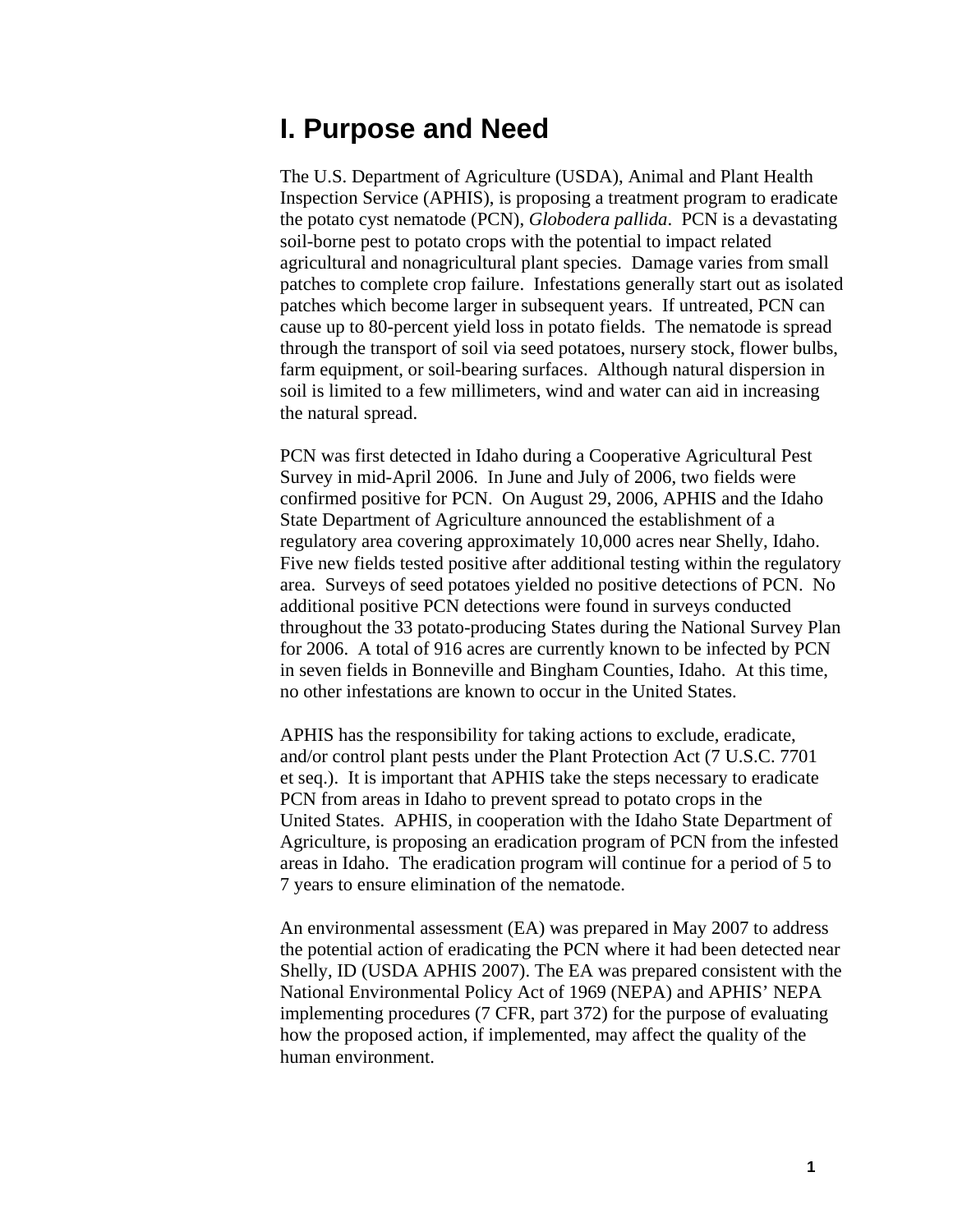<span id="page-4-0"></span>In the EA the treatment alternative consisted of using one, or a combination of fumigants. The fumigants proposed for use were methyl bromide, 1,3-dichloropropene (DCP), and dimethyl disulfide (DMDS). The May 2007 EA analyzed one application of DCP per growing season at an application rate of 177 lb active ingredient (ai) per acre (ac). Subsequently, experience in the field with methyl bromide applications indicated there was a need to have the option to be able to apply DCP, if needed, twice per year. In addition, higher application rates are desired to insure adequate efficacy during treatment. The current pesticide label for DCP, which is sold as Telone  $\overline{II}^{\circledcirc}$ , does not allow for two applications at a rate above 177 lb ai/ac. However, a special local use need label under Section 24(c) of the Federal Insecticide, Fungicide, and Rodenticide Act (FIFRA) is being considered for a new use pattern that allows for either one or two DCP applications per season at a rate of 177 to 354 lb ai/ac per application. This amended EA discusses how the proposed changes in DCP use may affect the quality of the human environment.

## **II. Background**

### **A. Biology of Potato Cyst Nematode**

PCN refers to two commonly known species, *Globodera rostochiensis* and *G. pallida*, which belong to an important group of plant parasitic nematodes that affect agricultural crops. The nematode identified in the proposed eradication program is *G. pallida*.

Typical of most nematode life cycles, *G. pallida* has four distinct juvenile stages and an adult stage. The second-stage juvenile hatches from the egg which is contained within a cyst formed from the cuticle of an adult female. Upon hatching, the second-stage juvenile is considered the active phase because it is the life stage that actively seeks host plants. Hatching occurs based on appropriate environmental factors and the presence of substances diffusing from the roots of host plants within the Solanaceae family, which includes the potato, tomato, and eggplant, as well as other nonagricultural hosts (appendix A). Extensive hatching will occur under optimal conditions; however, some juveniles will always remain dormant for several years, regardless of the conditions, to insure population viability (Turner and Evans, 1998). In cases where a host plant is not present, infestations can persist up to 30 years due to delayed hatching and the ability of the second-stage juvenile to become dormant within the cuticle cyst of the female (Turner, 1996; DEFRA, 1996).

Once the second-stage juvenile encounters a host it will enter the root near the growing point, or a lateral root, and use its mouth, or stylet, to pierce a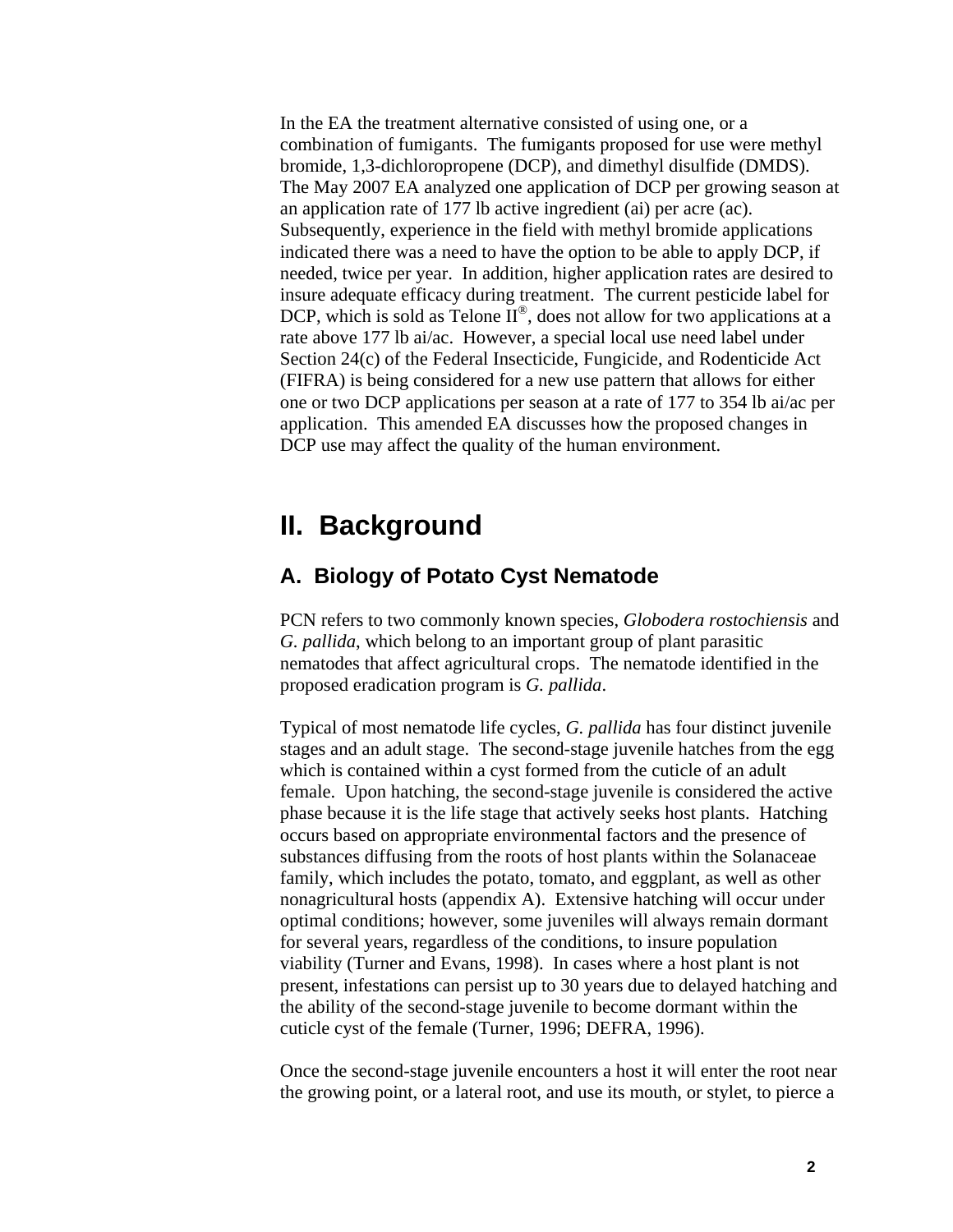<span id="page-5-0"></span>cell wall. A feeding tube is then formed as a precursor to the formation of a synctium, or transfer cell, which is formed by the enlargement of root cells and breakdown of the cell walls. The synctium facilitates the passage of nutrients to the nematode. In cases where the nematodes are able to maintain the synctium, they will molt to the sedentary third and fourth stages and then molt to either male or female adults. In cases where the synctium cannot be maintained and there is a lack of available nutrients, more male nematodes will be produced. Emergent males do not feed and the fourth-stage male remains within the third-stage cuticle until the final molt to the adult. Likewise, in situations of high-nutrient availability, more females, which require high nutrient levels to facilitate egg production, will be produced.

Third-stage juvenile females develop a sac-like shape that will continue to expand through the fourth stage until the body lies outside the root cortex with only the head remaining in the root area. Once females breach the root zone, they release sex pheromones that attract males for fertilization. After fertilization, embryos will develop in the egg until the second-stage juvenile emerges. Prior to hatching of the second-stage juvenile, the female will die and the cuticle will form a protective cyst that will contain anywhere from 200 to 500 eggs (EPPO, 1990; Turner and Evans, 1998).

Cysts break off from infected plants and remain in the soil until a suitable host plant is present thus allowing the second-stage juvenile to hatch and repeat the life cycle. The number of generations is dependent on environmental factors and host plant suitability, but is typically one generation per year in cooler soils and can be twice per year under the appropriate environmental conditions (Turner and Evans, 1998).

In cases where PCN can establish itself successfully on a host plant, it will reduce the size of the root system and alter total mineral uptake by the plant, resulting in reduced growth and yields due to water stress, altered mineral ratios, and early senescence. The impact on yield is affected by *G. pallida* abundance where numbers can reach 10,000 individuals per gram of soil (DEFRA, 1996). However, nematode-related impacts to yield are also related to environmental factors and different plant cultivars (Phillips et al., 1998).

### **B. Affected Environment**

The current area being considered for treatment consists of several potato fields in the vicinity of Shelley, Idaho, totaling approximately 1,000 acres. The fields are within close proximity of one another and are located in a rural area along with some residences. There are several drinking water wells within the treatment area. No schools or commercial establishments are within the vicinity of the treatment area. The Snake River is adjacent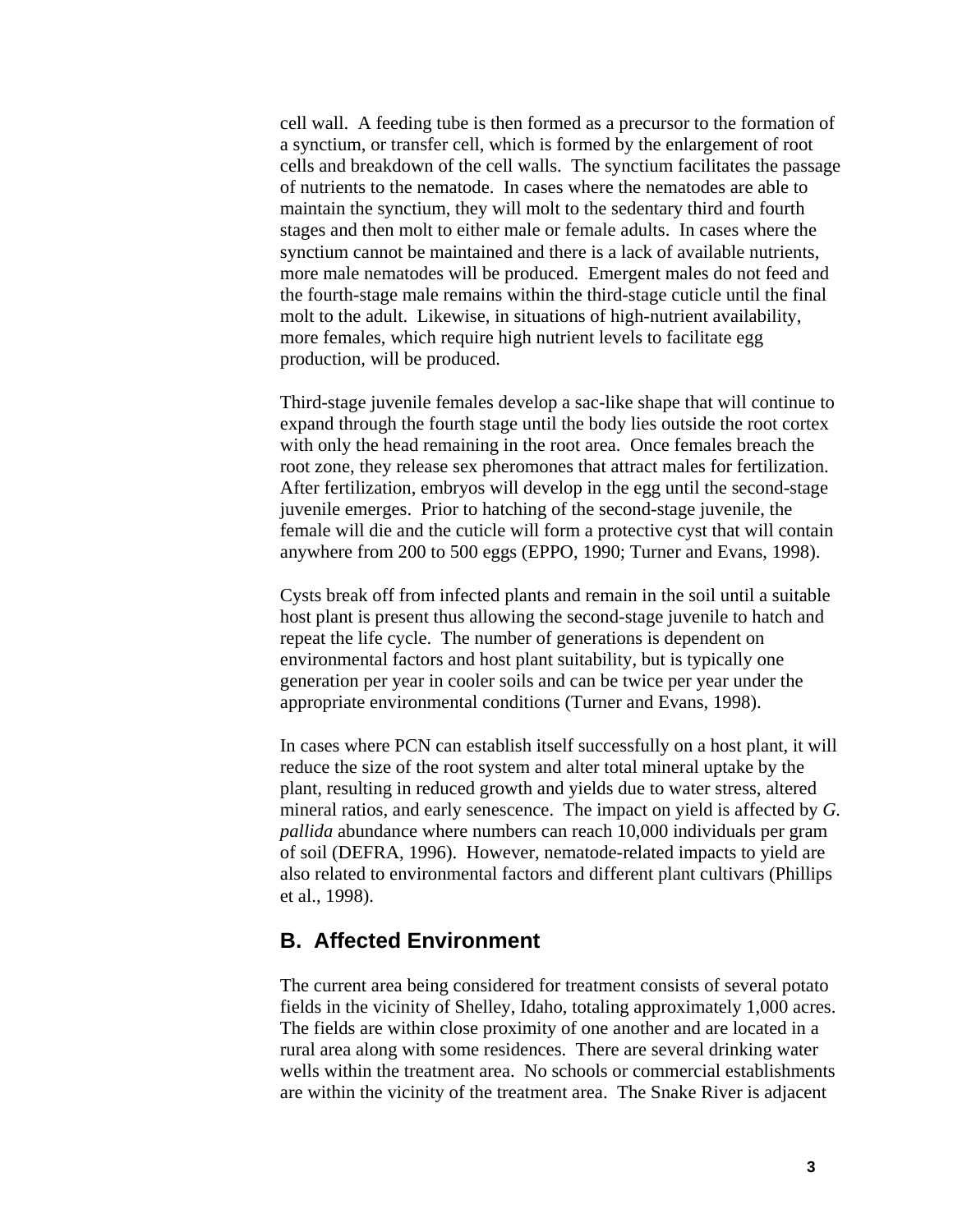<span id="page-6-0"></span>to the treatment area but is still ¼ of a mile away from the PCN-infested area.

## **III. Alternatives**

This EA analyzes the potential environmental consequences of the proposed action to eradicate PCN from fields in Idaho where the nematode has been detected. Two alternatives are being considered: (1) no action by APHIS to eliminate PCN, and (2) the treatment alternative, which includes the application of chemical treatments to eradicate PCN from infested fields in Idaho over a period of 5 to 7 years.

### **A. No Action Alternative**

Under the no action alternative, APHIS would not eradicate PCN from Idaho. A Federal domestic quarantine would remain in effect. Under the quarantine, the infested fields may not grow potatoes, tomatoes, eggplants, or other host crops of PCN. In addition, regulated articles including potatoes, nursery stock, soil, and so forth may not be moved outside the quarantine zone except under specified conditions that these articles are from sites that have been tested and found free of PCN. Farm equipment may not be removed from an infected field unless it has been pressure washed to ensure that all soil has been removed or it has been steam treated in accordance with schedule T406–d of the PPQ Treatment Manual (available online:

www.aphis.usda.gov/import\_export/plants/manuals/ports/treatment.shtml).

Some control or management measures might be taken by other entities; however, these actions would not be under APHIS' control nor funded by APHIS. In addition, local business owners and area residents could attempt to control PCN. Due to the difficulty in controlling PCN and the several methods of dispersal from infested areas, the nematode would be expected to expand its range into other potato-growing areas, as well as infest areas containing other Solanaceae species. Other agricultural crops, such as tomato and eggplant, could be expected to be impacted, as well as nonagricultural Solanaceae, which could also serve as a source for reinfestation into previously treated fields.

### **B. Treatment Alternative**

This alternative consists of maintaining a Federal quarantine, as well as treatment of currently infested fields, with a chemical treatment in the spring and fall. This twice per year treatment could continue for 5 to 7 years to ensure that PCN is eradicated. PCN population levels will be monitored on a regular basis to assess the progress of the eradication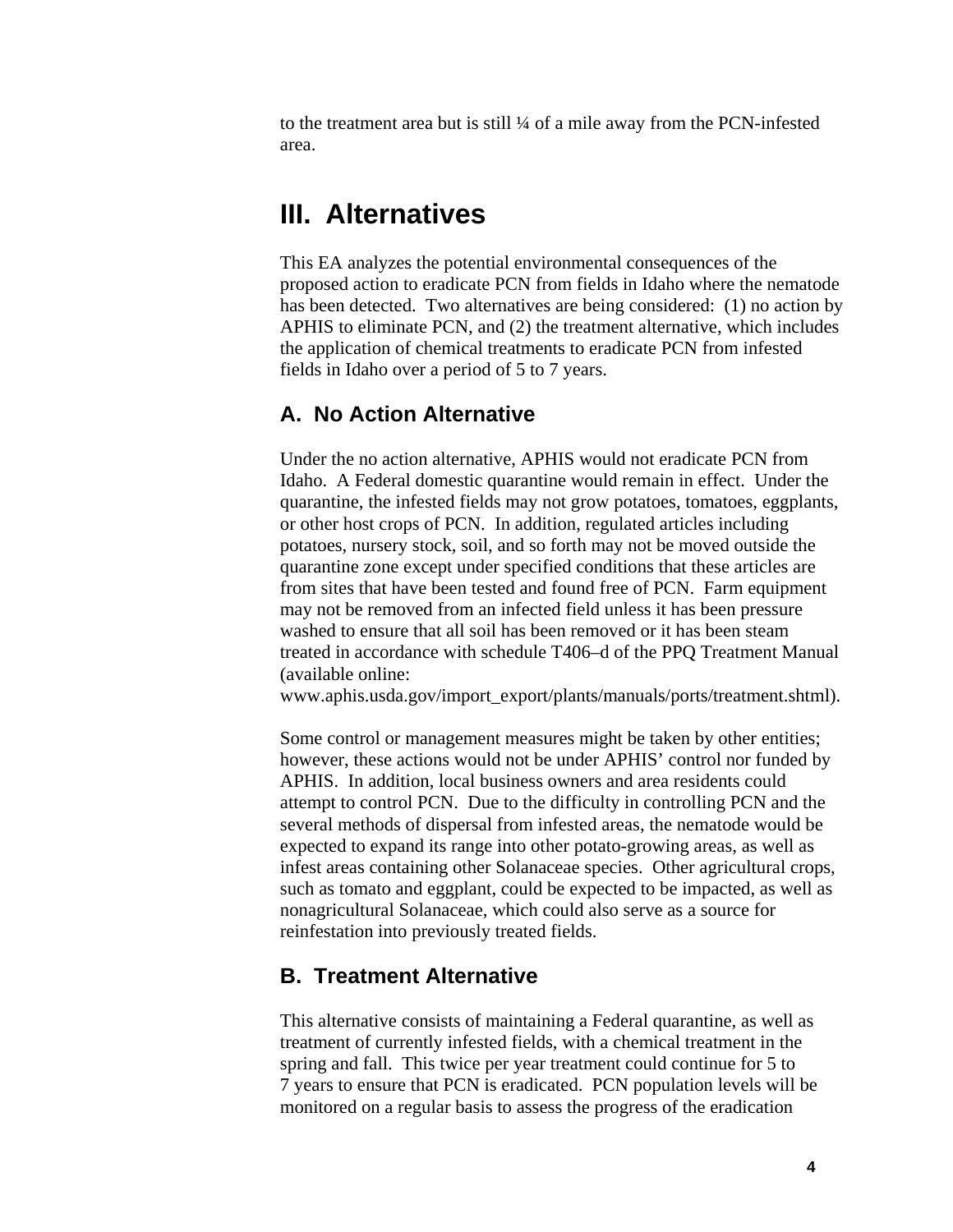<span id="page-7-0"></span>effort. A spring treatment would occur around the first part of May, depending on soil temperature, with the fall treatment occurring approximately August to mid-September. A nonharvested cover planting will be done after the spring treatment. Also a cover planting may be done after the fall treatment; however, this planting will be dependent on weather conditions and pesticide label directions. When appropriate, cover plantings may consist of biofumigants, which are plants that naturally produce secondary products that are toxic to some soil microorganisms, including nematodes. Management of fields during the eradication program, including use of a cover planting, will be established through cooperative grower agreements. In addition, phytosanitary requirements are in place for application equipment to ensure that PCN is not artificially spread from treated fields. Different chemical treatment options are available for spring and fall and are discussed below.

- **1. Methyl Bromide**  A standard application of methyl bromide would be injected approximately 12 inches below the soil surface at a rate of 400 lbs of 98 percent methyl bromide plus 2 percent chloropicrin per acre. Methyl bromide is odorless and the chloropicrin serves as a warning agent. An impermeable tarp will cover the treated field for approximately 4 days to reduce offsite transport and promote degradation of the fumigant.
- Telone  $II^{\circledast}$ , which contains the active ingredient 1,3 dichloropropene (DCP), will be applied at a rate of 18-36 gallons per acre, or approximately 177-354 lbs active ingredient per acre depending on site conditions. Applications occur as an injection at least 12 inches below the soil surface. The point of injection is sealed by compacting the soil to minimize volatilization. With the proposed special local use label Telone  $II^{\circledast}$ can be applied once or twice a year; therefore, in the PCN eradication program, it can be used as a stand alone treatment, or in combination with methyl bromide or dimethyl disulfide (DMDS) in a growing season. **2. 1,3-Dichloro propene**
- DMDS is a new treatment option which is currently under development. DMDS has shown efficacy against a variety of nematodes at rates comparable to methyl bromide. Once DMDS has been registered and labeled for the control of PCN, it will be evaluated as a possible methyl bromide replacement in the PCN eradication program. **3. Dimethyl Disulfide**

# **IV. Environmental Impacts**

### **A. No Action Alternative**

The no action alternative in the PCN program would be the continuation of the domestic quarantine that is currently in place in Idaho. In addition to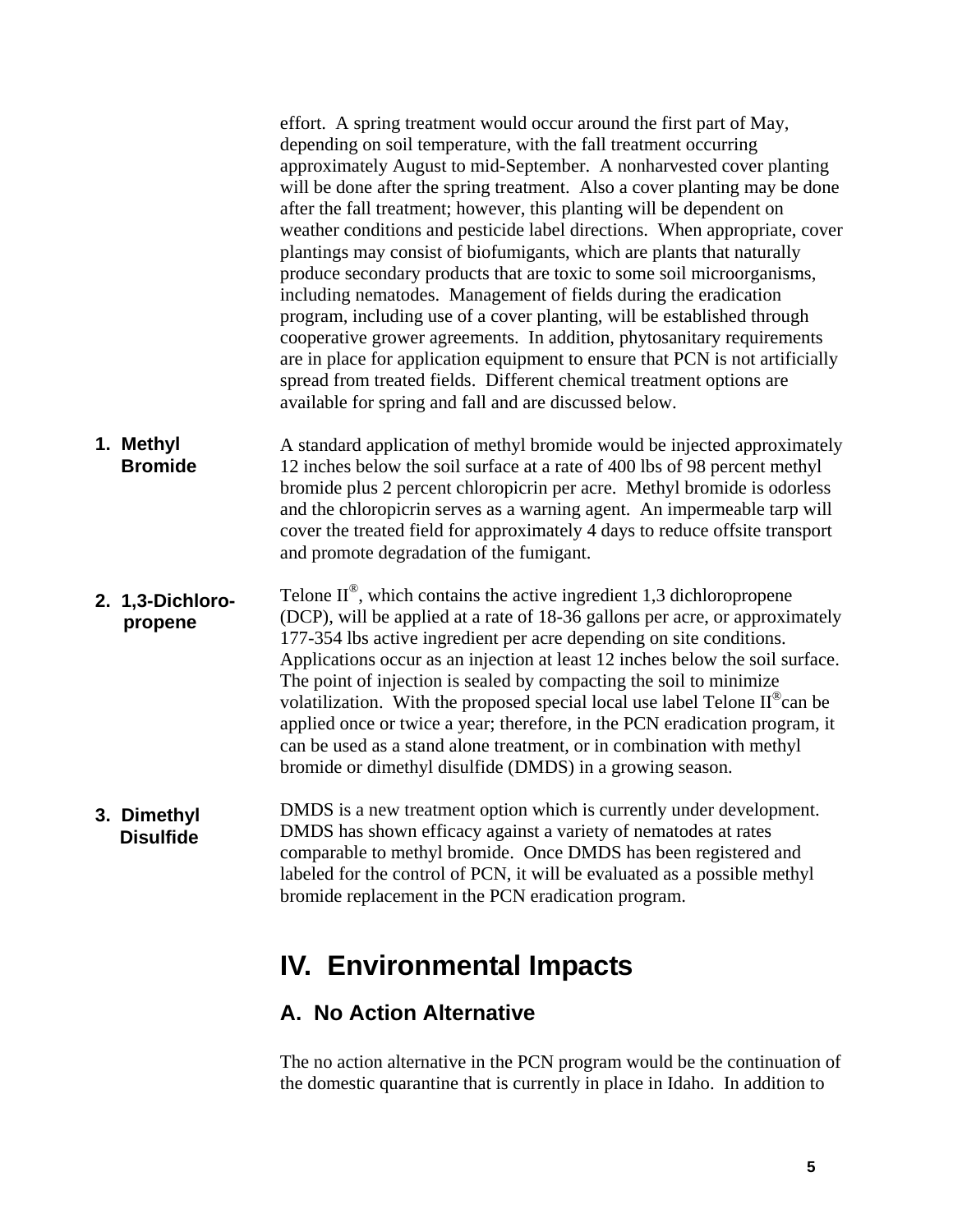preventing farmers from growing potatoes and other host crops, the quarantine restricts interstate movement of regulated articles including—

- Potatoes:
- Nursery stock;
- Soil, compost, humus, muck, peat, and decomposed manure;
- Grass sod:
- Small grains and soybeans;
- Hay, straw, fodder, and plant litter;
- Ear corn, except shucked;
- Used farm equipment;
- Any other products, articles, or means of conveyance of any character, whatsoever, when it is determined by an inspector that they present a hazard of the spread of PCN.

The no action alternative would provide a means of slowing the spread of PCN outside of the State but, due to the difficulty in inspecting all the regulated articles listed above, it would be difficult to contain the infested acreage to the small area where it currently occurs. In addition, PCN may be spread by wind dispersal, water runoff from infested fields, and livestock movement from infested areas (Turner and Evans, 1998). PCN would be expected to expand its range beyond the currently infested fields and possibly infect other potato growing areas within the State of Idaho, as well as other potato-growing regions in the United States (figure 1.)



Figure 1. Harvested potato acreage for 2002 in the United States.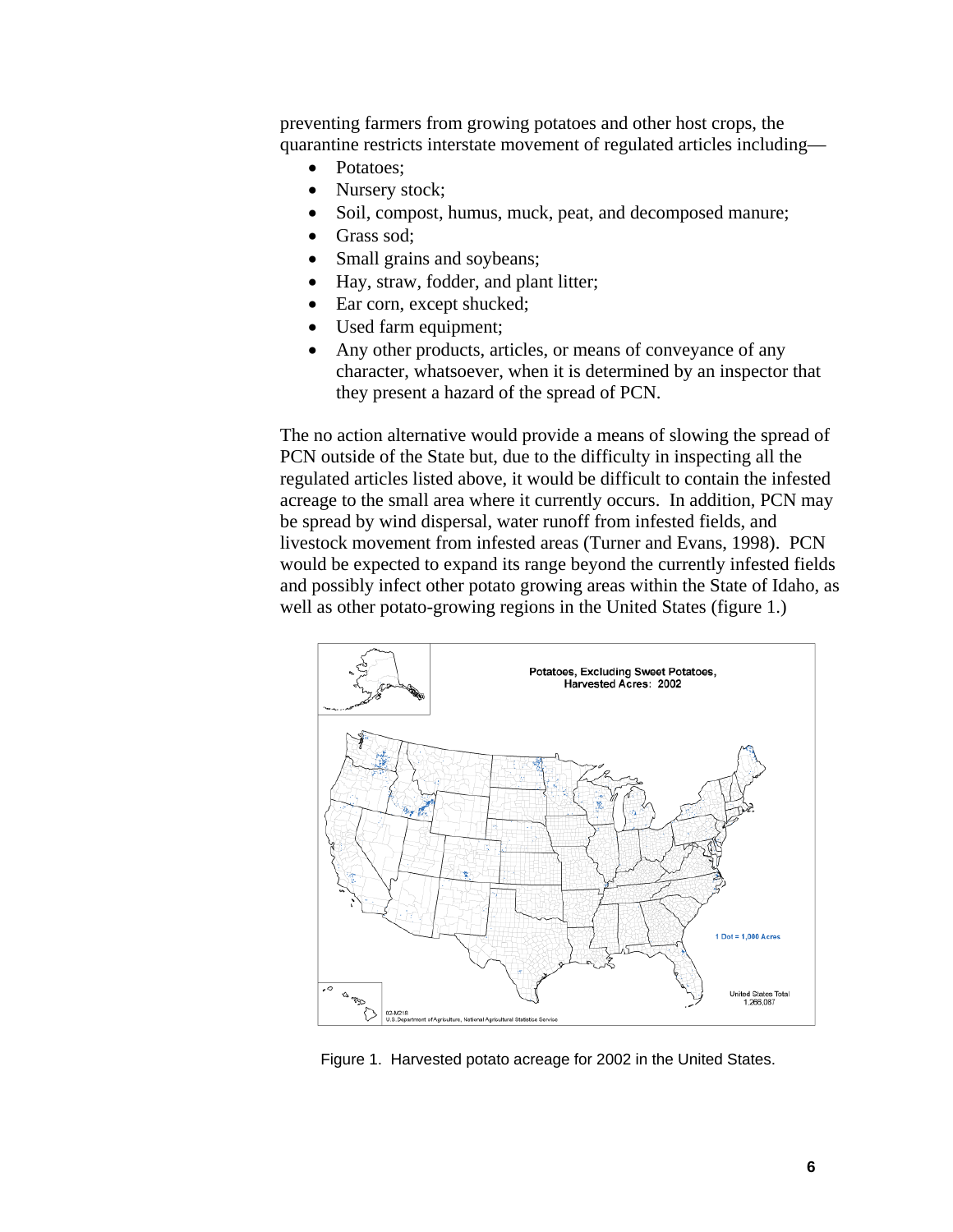<span id="page-9-0"></span>Movement of PCN to other potato-growing areas of the United States would eventually result in nematode levels reaching economic threshold levels that would justify additional pesticide applications. Applications to newly infested areas could result in pesticide applications occurring in proximity to sensitive areas that could be a human health and/or environmental concern. The current area of infestation does not occur in an environmentally sensitive area; therefore, risks to human health and the environment are considered minimal.

While the current infestation is localized and affects only potatoes, PCN is known to have additional host plants within the plant family Solanaceae (appendix A). These include other agricultural crops, such as tomatoes and eggplant, and also a wide variety of nonagricultural species. While the impacts of PCN to nonagricultural Solanaceae are unknown, it could impact those species in cases where nematode levels increase to damaging levels. In addition, these areas could serve as sources for PCN to be spread to other areas and be reintroduced into previously treated fields.

Controlling PCN in agricultural and nonagricultural areas would require increased pesticide use that would result in an increase in pesticide loading to the environment with fumigants, such as methyl bromide, as well as other nematicides. High-use rates are common with fumigants so any additional pesticide applications to control PCN could dramatically increase environmental loading while also increasing potential risk. Environmental concerns could result from the increased use of pesticides while also increasing production costs for any crops that would require additional pesticide applications. The eradication of PCN from the relatively small area that has been identified for the current program would mitigate the need for additional pesticide applications over larger geographic areas at a later time, after PCN has spread beyond its current range.

### **B. Treatment Alternative**

This alternative consists of maintaining the quarantine to prevent any futher movement of PCN, and to eradicate PCN from currently infested fields using two pesticide applications per season. The quarantine and associated monitoring for PCN are not expected to have any environmental effects; therefore, the discussion on potential environmental impacts from the preferred alternative will focus on pesticide use.

Pesticides being considered for use in the PCN eradication program are methyl bromide, DCP, and, possibly in the future as a methyl bromide replacement, DMDS. The use of DCP is also considered a methyl bromide replacement fumigant (UNEP, 2002). Based on the current label for methyl bromide and the updated label for DCP, the possible combination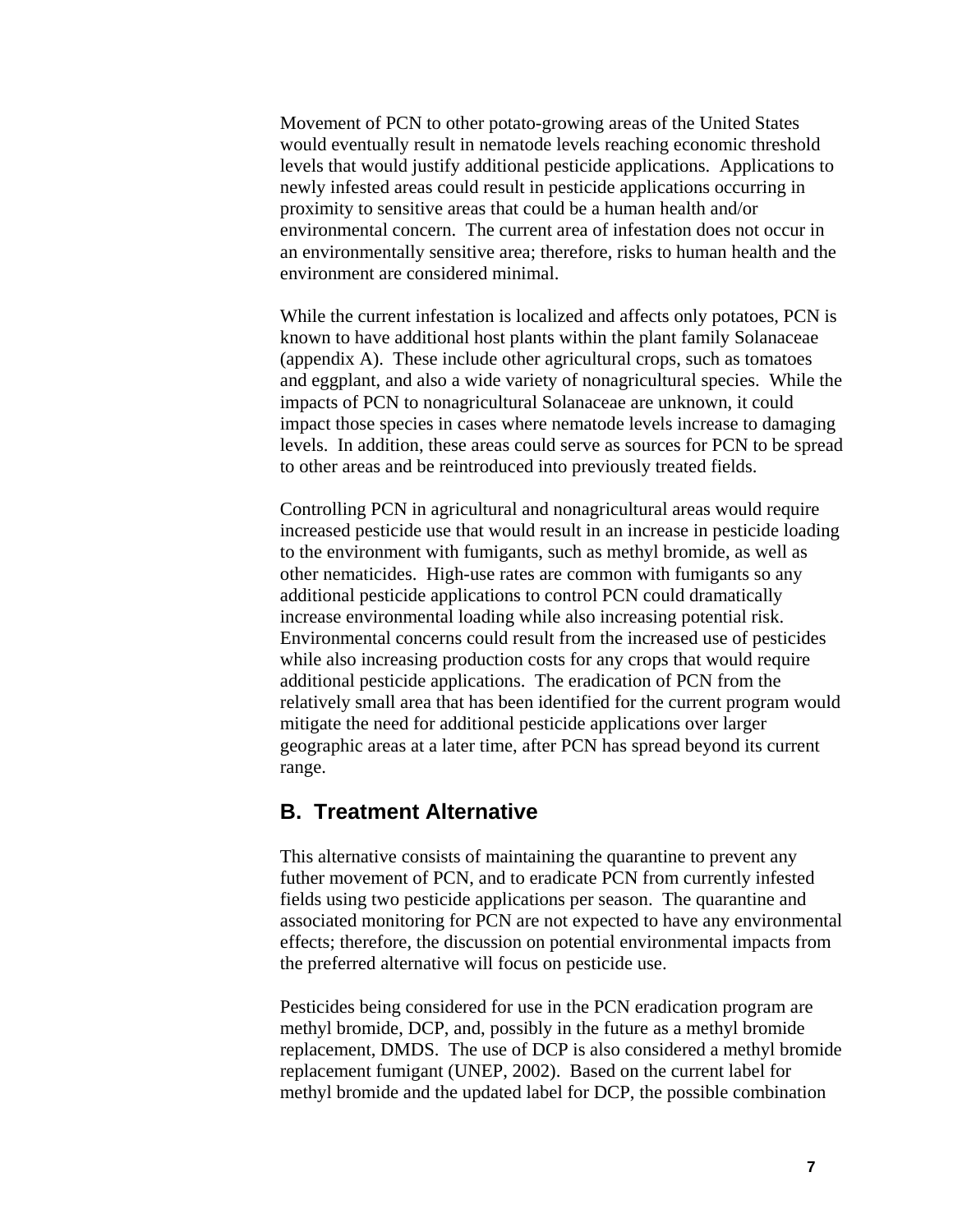of pesticides used in a given season could be two applications of methyl bromide; one application of methyl bromide in the spring followed by a late summer/early fall application of DCP; a spring application of DCP followed by a methyl bromide application in the fall; or two applications of DCP. There could also be a combination of applications such that part of the treatment area is treated with one chemical and the remainder of the treatment area is treated with the other chemical. This would be most likely to occur where the area was treated with DCP and buffer areas around wells and occupied structures were treated with methyl bromide.

A cover planting will be made after the first application with the potential for a winter cover planting to be made after the fall application. The ability to make a winter cover planting will be dependent upon environmental conditions that would allow a cover planting to become established prior to the end of the growing season. A cover planting can be useful to prevent soil erosion due to the winds that are frequent in the treatment area. Cover plantings are ideal to help prevent the spread of PCN via the aid of wind and will be used whenever possible; however, winter cover plantings are not typically used in the area.

The chemical treatments, as applied in this preferred alternative, will result in minimal human health and nontarget effects. This is based on the notices to the public, the adherence to warning signs on the treatment areas, as well as to the adherance to the pesticide labels. There is concern of effects to global warming with the use of methyl bromide because it is a volatile compound and is a known ozone depleting chemical. However, the quantity and use of methyl bromide, under this alternative, will not produce significant effects, as described below.

The Environmental Protection Agency- (EPA) approved pesticide label for the proposed application of methyl bromide for the PCN eradication program contains two active ingredients. Methyl bromide is the primary active ingredient comprising 98 percent of the formulated product while chloropicrin makes up the remaining 2 percent of the product. The purpose of adding chloropicrin to the formulation is to act as a warning agent because methyl bromide is odorless, while chloropicrin has a strong odor. Risk profiles for both chemicals are discussed in the following sections. **1. Methyl Bromide/ Chloro picrin** 

### **2. Methyl a. Toxicity**

 **Bromide** 

Methyl bromide is an odorless gas that has low to moderate toxicity via oral or inhalation exposure. Methyl bromide does have high toxicity through dermal and ocular routes of exposure (EPA, 2006). The median lethal oral dose  $(LD_{50})$  in the rat was 104 milligrams per kilogram (mg/kg), while the median lethal inhalation concentration  $(LC_{50})$  was 780 parts per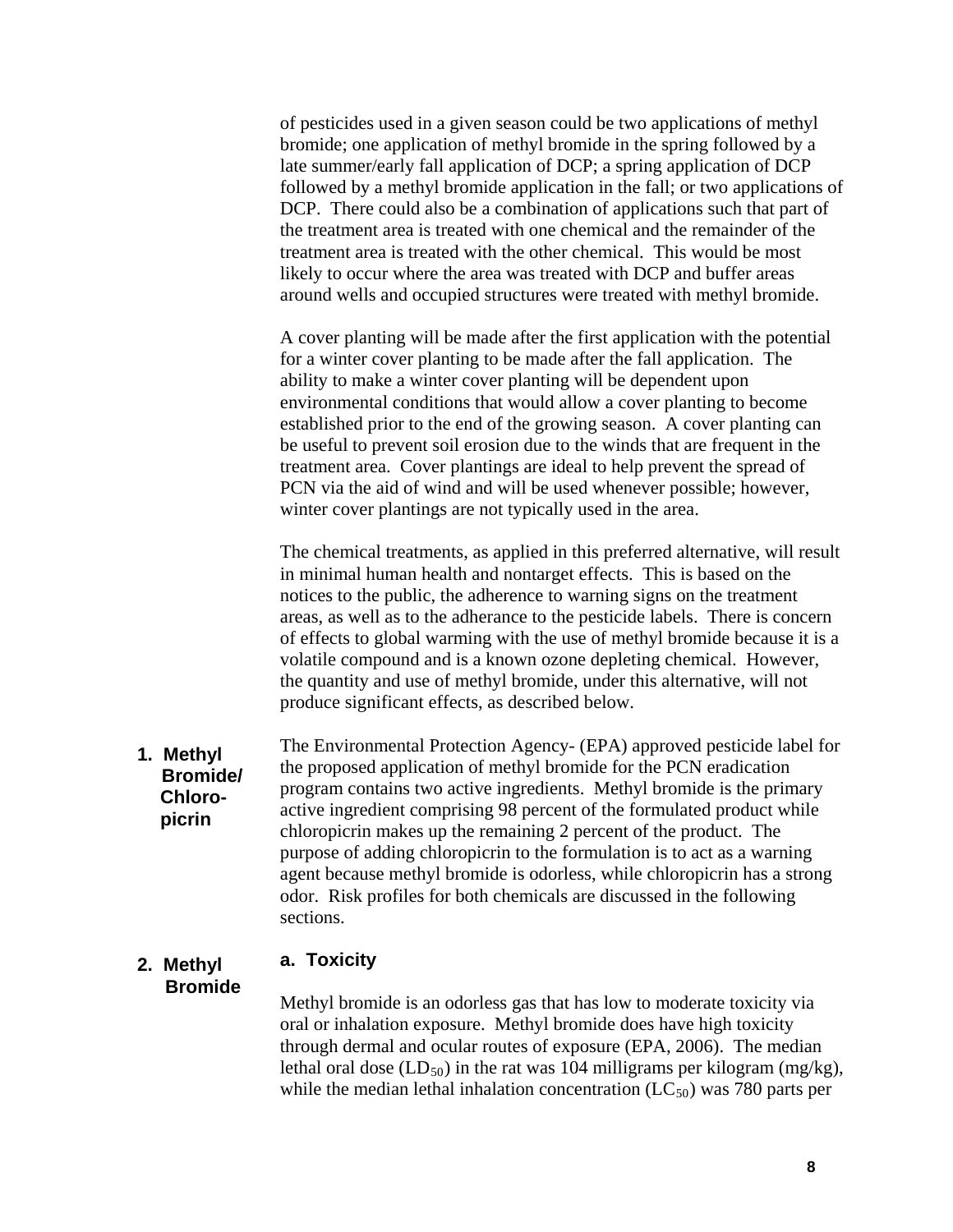million (ppm) (EPA, 2005). Neurotoxicity is the major hazard concern in acute and chronic toxicity exposure studies. Decreased activity, ataxia, and tremors are common signs of exposure in inhalation studies using methyl bromide. In developmental inhalation studies using the rabbit, the maternal no observed adverse effects level (NOAEL) was 40 ppm, while the developmental toxicity NOAEL was also 40 ppm. In longer term studies (5 to 7 weeks) using the dog, a systemic NOAEL of 26 ppm was established based on daily doses of methyl bromide. Chronic studies using the rat, over a 127-week period, resulted in a lowest observed adverse effects level of 3 ppm, based on respiratory irritation and a systemic toxicity NOAEL of 30 ppm. Methyl bromide has not been shown to be carcinogenic (EPA, 2006).

In nontarget organisms, such as birds, the clinical signs of toxicity are comparable to mammals. Decreased activity, ataxia, and tremors were noted clinical signs of toxicity for the bobwhite quail and the  $LD_{50}$  value was 73 mg/kg with a no observable effect concentration (NOEC) of 33 mg/kg.

Methyl bromide is moderately to highly toxic to aquatic organisms. The range of acute  $LC_{50}$  values in five different fish species ranges from 0.7 to 17 ppm. Chronic fish toxicity is lower with a reported NOEC of 0.1 ppm. Toxicity to the freshwater aquatic invertebrate, *Daphnia magna*, appears to be similar to fish with a reported 48-hour  $LC_{50}$  value of 2.6 ppm and a NOEC of 1.2 ppm. The breakdown product of methyl bromide, the bromide ion, has also been evaluated for aquatic toxicity and found to be much less toxic to aquatic fauna. For acute exposures to fish and invertebrates, the bromide ion was approximately four to five orders of magnitude less toxic for invertebrates and fish, respectively. Chronic fish toxicity values for the bromide ion were also less toxic than methyl bromide with a NOEC value that is an order of magnitude less than the parent.

#### **b. Exposure and Risk**

The primary mechanism of methyl bromide dissipation is through volatilization into the atmosphere. Methyl bromide that does not volatilize is susceptible to hydrolysis (half-life 8 to 30 days), as well as microbial activity, with reported aerobic soil half-lives ranging from 6 to 57 days, depending on soil type. Degradation of methyl bromide is dependent on soil organic matter with increased rates of degradation in soils with increasing levels of organic matter. Methyl bromide degradation in water is somewhat pH-dependent with hydrolysis half-life values ranging from 29 days at a pH of 3, to 9 days at a pH of 8 (EPA, 2005). The high pH of the soil in the areas to be treated will contribute to the rapid breakdown of methyl bromide.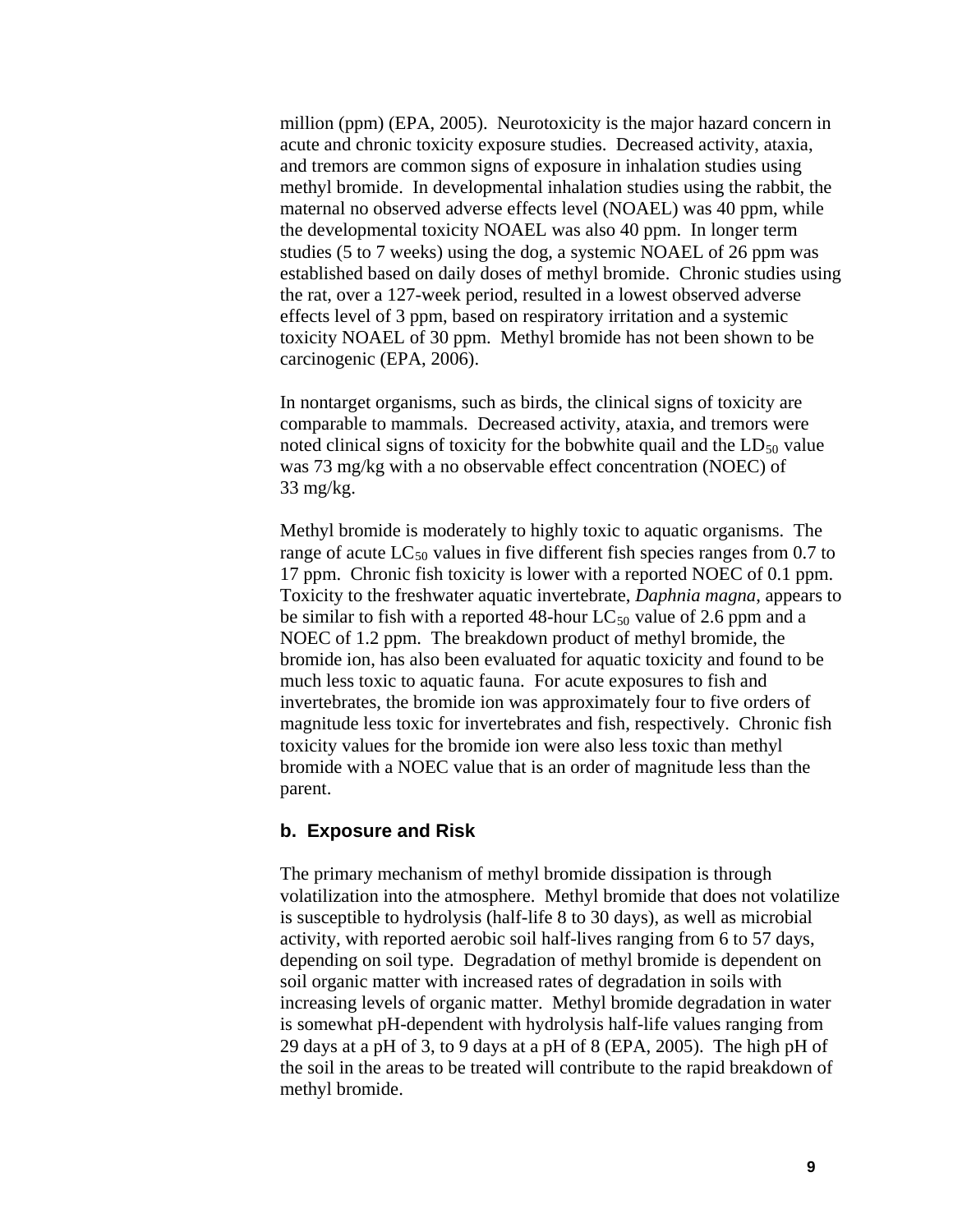Management techniques in the field can also have a large influence on methyl bromide volatilization and degradation. The use of a tarp after methyl bromide application has been shown to be an effective means of reducing volatilization and increasing degradation of methyl bromide (EPA, 2005). Soil injection has also been shown as an effective means of limiting methyl bromide volatilization (Yagi et al., 1995). Both management actions are to be implemented in the PCN eradication program as a means to limit off-site movement of methyl bromide. Language on the label regarding placards for the site, as well as the use of the warning agent chloropicrin, will further reduce potential human-related exposure. No food crops will be planted in the treated fields during the program which will eliminate risk of dietary exposure.

Exposure is expected to be minimal in both terrestrial and aquatic environments due to the location of the application sites in relation to sensitive areas and the safety language present on the label. While methyl bromide is highly soluble (15.2 g/L) and mobile in soil, the distance of the application area from surface and groundwater precludes any exposure that could impact human health or nontarget aquatic organisms. The closest surface water is approximately 0.25 miles from the application area, while soil type and water table depth mitigate groundwater exposure. Surface to groundwater distance ranges from 35 to 50 feet based on data collected in proximity to the proposed application area (USGS, 2000). The low rainfall in the area, coupled with the ability to manage irrigation water, provide additional confidence that movement of methyl bromide into ground and surface water is unlikely.

Soil invertebrates, as well as any other nontarget animals present during the fumigation and unable to escape, are expected to succumb to the fumigation. The fumigated areas are relatively small and are, thus, likely to be recolonized within a short time. No permanent impact, other than to PCN, is expected.

There is the potential for small nontarget terrestrial organisms to be exposed through inhalation or ingestion of contaminated soil. The proposed treatment areas are agricultural fields which are highly disturbed areas. The likelihood of small terrestrial organisms being exposed is expected to be minimal. The use of a tarp and the warning agent, chloropicrin, will act as a deterrent for small mammals that may try to forage in or near treated fields. Residues in forage from any cover plantings in treated fields would not contain methyl bromide due to the time period between the fumigation and planting. Any exposure to nontarget terrestrial organisms related to the ingestion of treated soil or inhalation should not be at levels sufficient to cause adverse effects. Small terrestrial nontarget organisms that could serve as prey would not be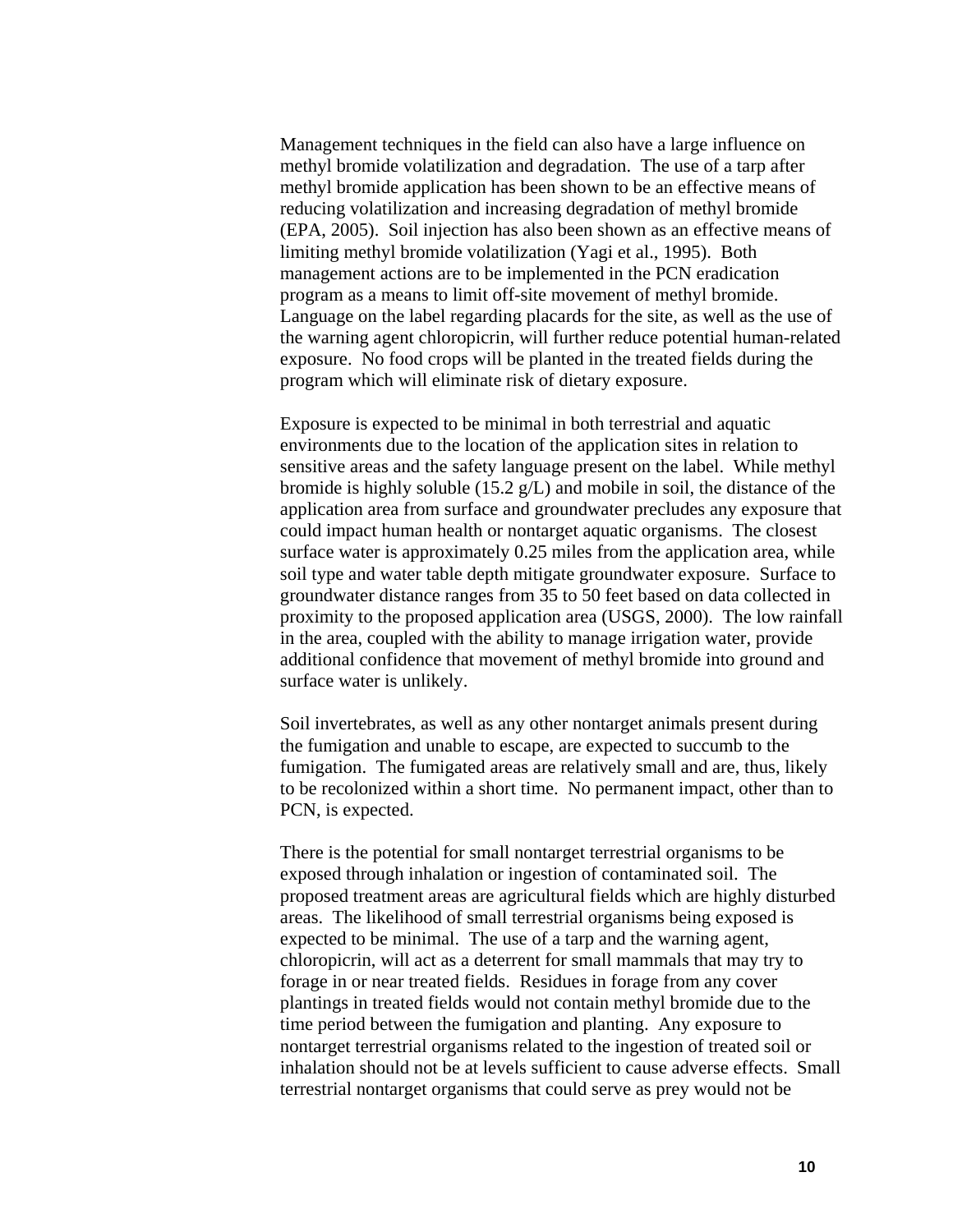expected to accumulate sufficient residues to impact predators. Methyl bromide has been shown to be rapidly excreted primarily through urine or exhaled as carbon dioxide (EPA, 2006a). The environmental fate and limited exposure pathway, as well as the rapid metabolism of methyl bromide, would suggest that methyl bromide does not accumulate in the tissue of exposed animals.

Methyl bromide has been identified by EPA and the United Nations as a product that can cause ozone layer depletion. However, manmade sources of methyl bromide contribute a minor amount of ozone-depleting compounds to the atmosphere when compared to other chlorine and bromine gas sources (figure 2). Total chlorine gas sources are more than 100-fold above bromine sources.



Figure 2. Primary source of chlorine and bromine gases for the stratosphere in 2004. (Source: UNEP, 2006. Twenty Questions and Answers about the Ozone Layer: 2006 Update.)

Atmospheric methyl bromide levels peaked in the mid- to late-1990's and have been decreasing at a rate of 4 to 6 percent per year in the northern hemisphere since 1996 (UNEP, 2007; Yokouchi et al., 2002). While many of the ozone-depleting substances have long half-lives in the atmosphere, the half-life for methyl bromide is comparatively shorter (0.7 years) and, therefore, any decline in methyl bromide use is reflected more quickly in atmospheric levels.

Based on the proposed application rate for the PCN program (400 lb product/acre), and the total global human use of methyl bromide in 2006 (143,000,000 lb), the percent contribution to global human methyl bromide use from the PCN eradication program would be 0.27 percent for one application per season, and 0.55 percent if two applications are made (EPA, 2006b). This is a minor contribution to the total manmade methyl bromide released and an even smaller contribution to all ozone-depleting substances. The additional methyl bromide loading will not occur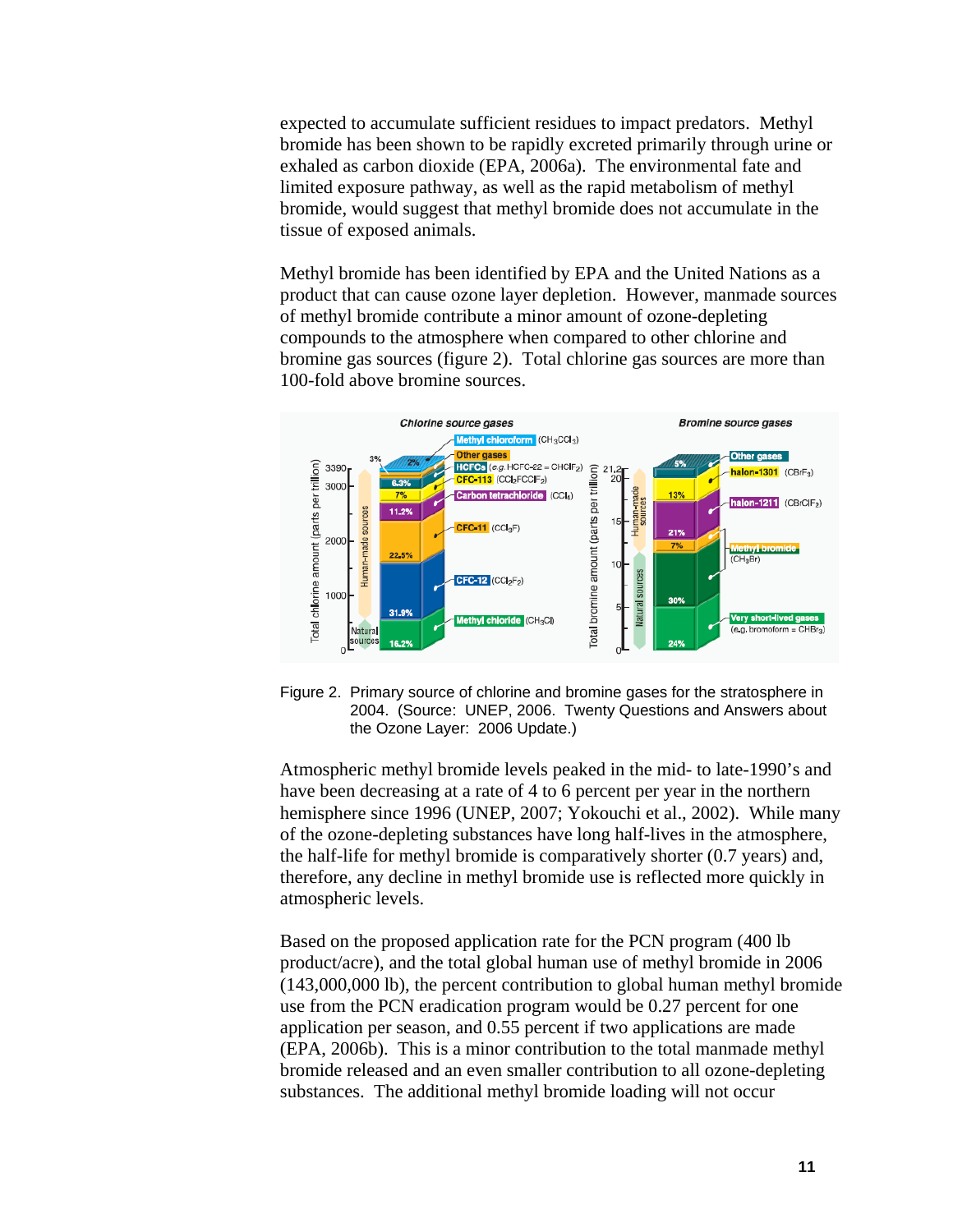indefinitely, however, in a worse case scenario would occur twice per season for up to 7 years. Nevertheless, without the proposed PCN eradication program, PCN distribution would be expected to expand into other potato-growing areas in the United States, potentially resulting in a substantial increase in the use of methyl bromide over a much larger area for a longer period of time.

#### **c. Summary**

Based on the method of application and the lack of residues from any crop or drinking water, the use of methyl bromide poses minimal risk to human health. The use of methyl bromide also poses minimal risk to nontarget organisms. Aquatic organisms will not be impacted because the application sites are far enough from any water source to minimize residues from drift or runoff. In addition, high soil pH will speed degradation and low rainfall will greatly limit any potential for runoff or leaching into ground and surface waters. Risk to terrestrial organisms (other than the soil invertebrates in the treated fields that are expected to perish) is also minimal due to the method of application and the environmental fate of methyl bromide. Risk to human health and the environment is further reduced by other management practices such as injection of methyl bromide in the soil, posting warning signs at the application site, and the use of a tarp to reduce volatilization and enhance degradation. Potential impact to the ozone layer is also minimal because methyl bromide is not a large source of manmade ozone depleting gases, and its use in this program relative to global methyl bromide use is negligible.

# **picrin**

### **3. Chloro- a. Toxicity**

Chloropicrin is a product that is present in the methyl bromide formulation proposed for use in the PCN eradication program. While chloropicrin is a fumigant, when it is applied as 2 percent of the formulation or less, as in this case, it is considered a warning agent preventing accidental fumigant exposure because methyl bromide is odorless. Chloropicrin, when inhaled, causes eye and nasal irritability. It has chemical properties similar to other fumigants, such as high volatility (vapor pressure of 23.8 mm  $\omega$  25 °C) and a low affinity for binding to soil (Koc 36.05 ml/g).

Mammalian toxicity data for chloropicrin demonstrates high acute and chronic toxicity based on acute oral  $(LD_{50} = 37.5 \text{ mg/kg})$ , acute inhalation  $(LC_{50} = 17$  ppm), and chronic inhalation (NOEL = 0.4 ppm) studies. Chronic feeding studies using the rat and dog resulted in a NOAEL value of 0.1 mg/kg/day for both test species based on periportal hepatocyte vacuolation and thyroid C-cell hyperplasia in the rat, and gastrointestinal irritation and blood chemistry alterations in the dog (EPA, 2006c).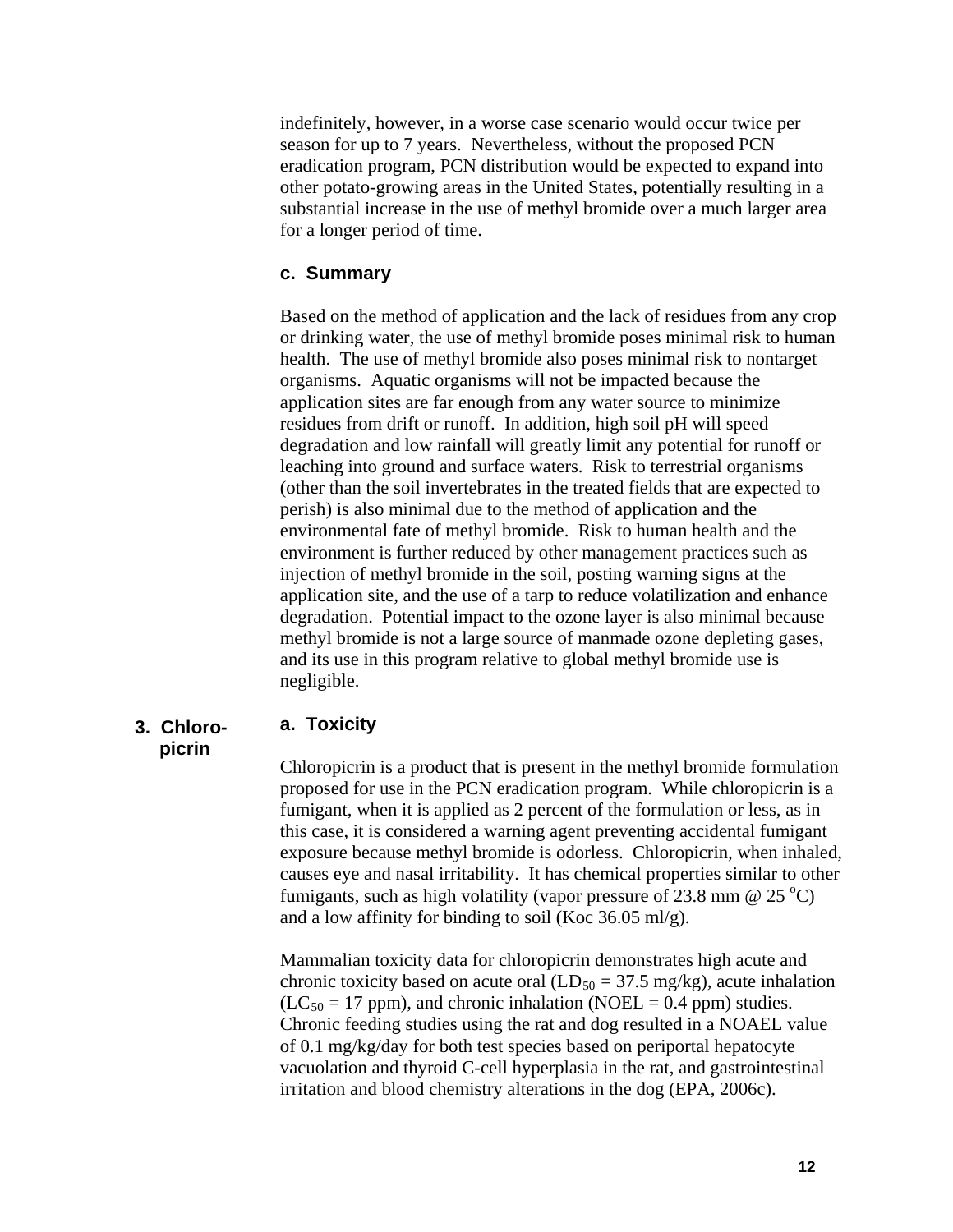No acute or chronic data appear to be available that describe effects to avian species.

Chloropicrin is considered very highly toxic to aquatic organisms, with fish  $LC_{50}$  values ranging from 16.5 part per billion (ppb) for the rainbow trout to 105 ppb for the bluegill sunfish. Toxicity to aquatic invertebrates is similar to fish with a 48-hour median effective concentration  $(EC_{50})$ value of 63 ppb for *Daphnia pulex*. No chronic aquatic toxicity values appear to be available for chloropicrin; this may be due to its extremely short half-life in water (EPA, 2006d).

#### **b. Exposure and Risk**

Based on the chemical properties of chloropicrin, the primary route of dissipation is through volatilization. Once the material volatilizes, it will photolyze rapidly with half-lives ranging from 3.4 to 8 hours in direct sunlight. Material left in the soil will break down with half-lives ranging from 4.5 to 10 days (EPA, 2006d). No exposure from drift is expected based on the method of application (soil injection approximately 12 inches below the soil surface). In addition, an impermeable tarp will be present on the fields after application further reducing exposure to any nontarget terrestrial organisms. Chloropicrin is highly soluble and mobile; however, due to the low rainfall in the area, the location of the treatment fields relative to aquatic resources and the application method, contamination from runoff or leaching is unlikely. Residues in water and aquatic organisms are not expected. No food crops will be harvested from the treated fields for the duration of the program.

Direct and indirect exposure to nontarget terrestrial organisms (other than soil invertebrates in the treated fields which are expected to succumb) is highly unlikely due to the method of application and the use of an impermeable tarp during treatment. There is a slight possibility that terrestrial prey could be contaminated if they ingest soil from the treated area after tarp removal. However, prey would have to occupy the treated fields immediately after tarp removal to be exposed. Because its use for this application is as a warning agent, any terrestrial prey would most likely not forage in treated areas due to the eye and nasal irritability of chloropicrin. In the event of chloropicrin exposure, residues would not accumulate in tissue based on the low octanol water partition coefficient (2.58) and rapid metabolism in mammals. Risks to human health and the environment are expected to be minimal.

#### **c. Summary**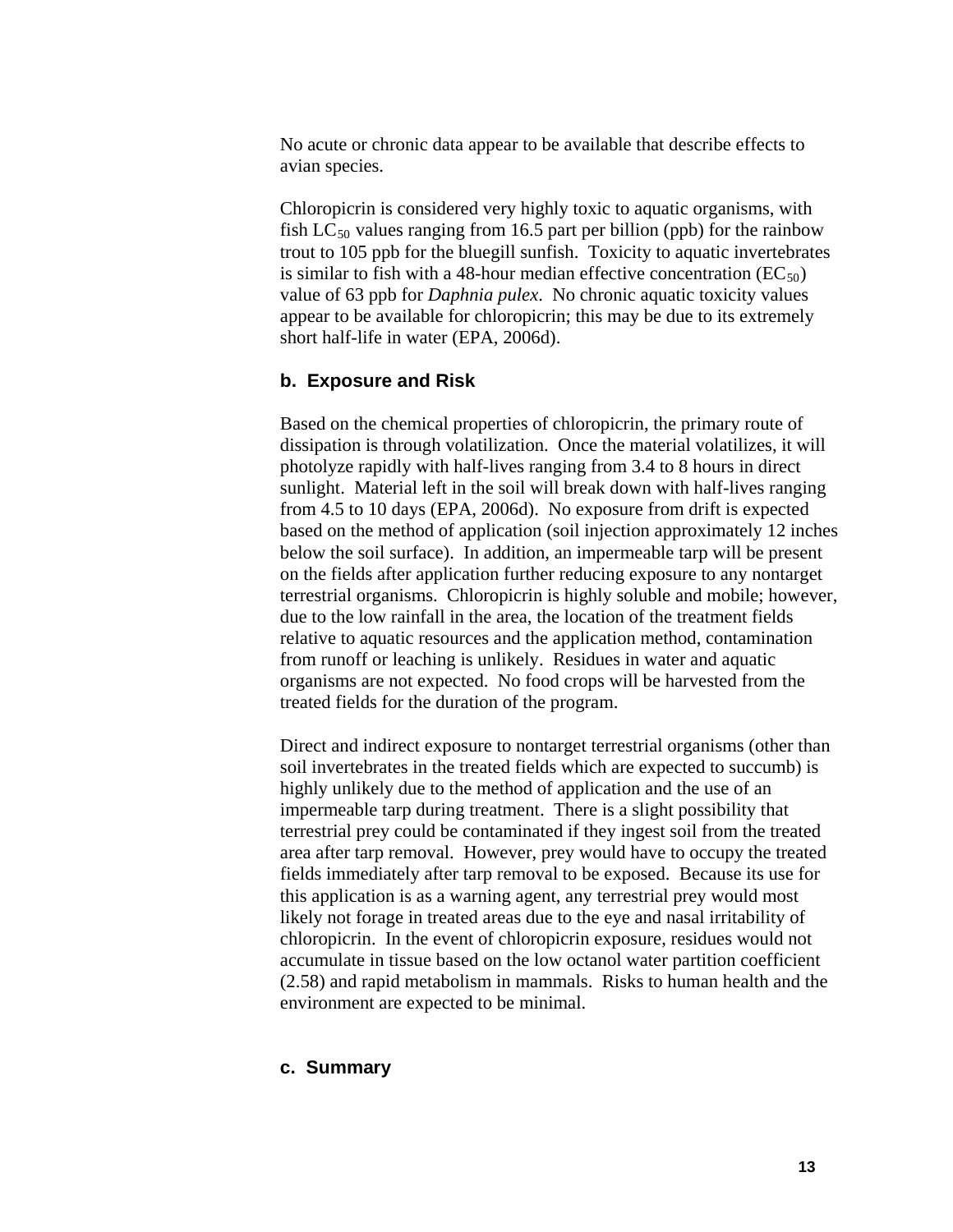Based on the method of application and the lack of residues from any crop or drinking water, the use of chloropicrin poses minimal risk to human health. The use of chloropicrin also poses minimal risk to nontarget organisms (other than to soil invertebrates in the treated sites which are expected to succumb). Aquatic organisms will not be impacted because of low rainfall in the area and the application sites are far enough from any of the fields to minimize residue from leaching, drift, or runoff. Risk to terrestrial organisms is also minimal due to the method of application and the environmental fate of chloropicrin. Risk to human health and the environment is further reduced by other management practices such as soil injection during application, posting warning signs at the application site, and the use of a tarp to reduce volatilization and enhance degradation. Based on the lack of exposure and available toxicity data, the use of chloropicrin and methyl bromide as a formulated mixture will not significantly increase environmental risk as compared to their associated risks when used individually.

### **4. DCP a. Toxicity**

DCP is a pre-plant fumigant that has high acute and dermal toxicity while having comparably lower inhalation toxicity. Acute toxicity values for DCP range from an oral rat  $LD_{50}$  value of 224 and 300 mg/kg in females and males, respectively. The dermal  $LD_{50}$  in rabbits is reported as 333 mg/kg while the inhalation  $LC_{50}$  in rats was 3.88 to 4.69 mg/L, depending on sex. In 13-week subchronic feeding studies, the rat and mouse NOEL values were 5 and 15 mg/kg based on basal cell hyperplasia in the stomachs of the rat, and decreased weight gain in the mouse. Subchronic inhalation studies in mice and rats resulted in NOEL values that range from 30 to 90 ppm, based on decreased weight gain, or they were the highest concentration tested.

DCP is considered a carcinogen by EPA based on a 2-year chronic feeding study using rats. The NOEL was determined to be 2.5 mg/kg/day based on an increase in the incidence of basal cell hyperplasia of the nonglandular mucosa of the stomach. The study also revealed hepatocellular adenoma formation at the highest dose tested in the study, 25 mg/kg/day (EPA, 1998).

Developmental studies testing DCP revealed a NOEL of less than 20 ppm in the rat, and a maternal NOEL of 20 ppm in the rabbit. Both values were based on reduced body weight when compared to the controls. In a twogeneration inhalation rat study, the parental NOEL was 30 ppm while the reproductive toxicity NOEL was greater than the highest test concentration (90 ppm).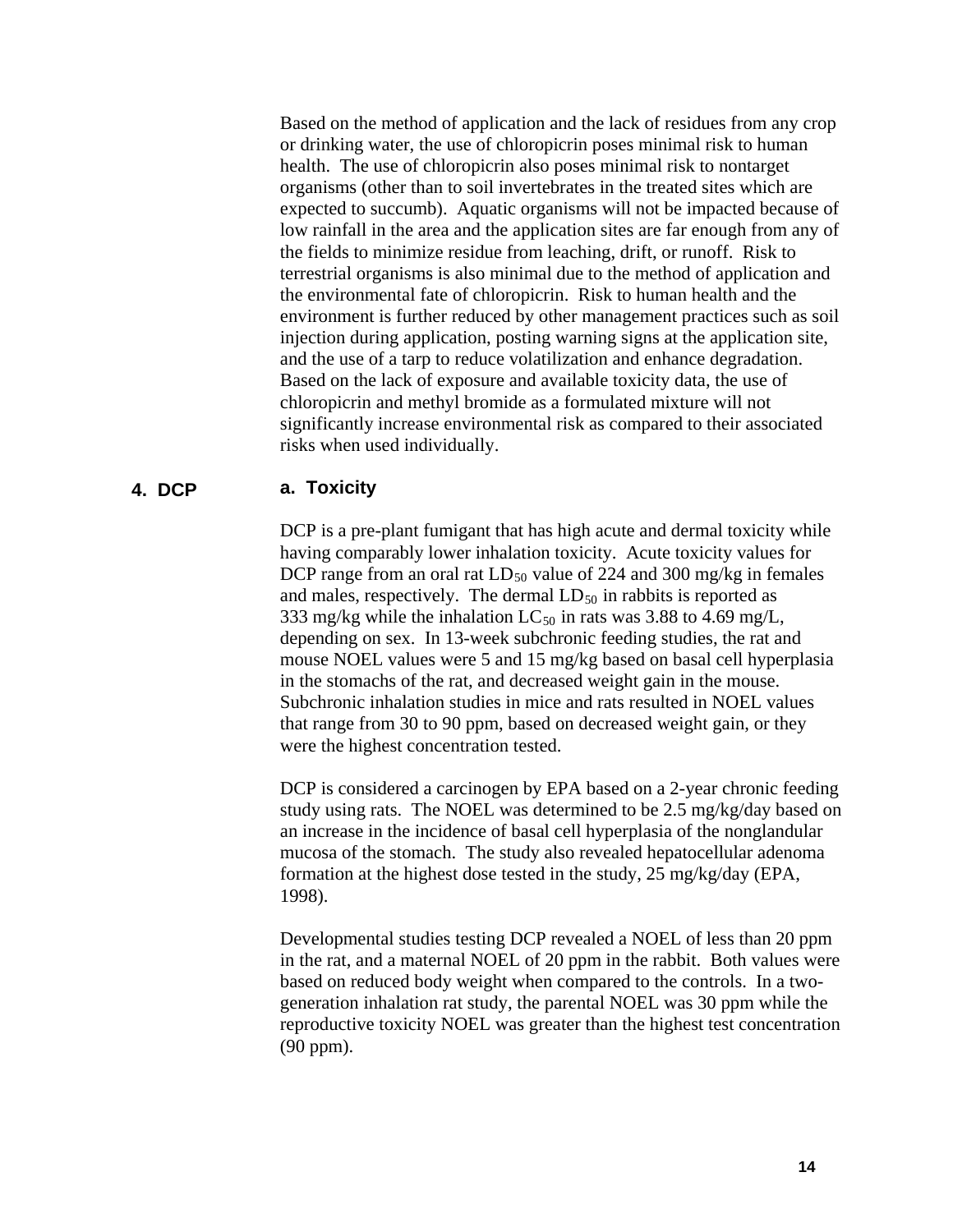Acute effects to birds demonstrate that DCP is moderately toxic with a reported  $LD_{50}$  value of 152 mg/kg for the bobwhite quail. Dietary  $LC_{50}$ values for the bobwhite quail and mallard duck are greater than 10,000 ppm; however, these values should be interpreted with caution because the product is highly volatile and was most likely lost during the duration of the study. No chronic avian studies are available due to the short dissipation half-life of DCP.

DCP is considered to be moderately toxic to fish and very highly toxic to aquatic invertebrates based on standard toxicity tests. Several fish  $LC_{50}$ values exist for DCP with the most sensitive species being the walleye  $(LC_{50} = 1.08$  ppm) and most tolerant being the bluegill sunfish  $(LC_{50} = 1.08$ 7.1 ppm). Toxicity to freshwater invertebrates appears to be limited to *Daphnia magna* with a reported 48-hour  $EC_{50}$  value of 0.09 mg/L. No chronic aquatic vertebrate or invertebrate data is available due to the short half-life of DCP in aquatic systems.

#### **b. Exposure and Risk**

DCP is similar to methyl bromide in that it is highly volatile, water soluble  $(> 2000 \text{ mg/L})$ , and mobile in soil (Kd range 0.23 to 1.09). The dissipation of DCP after application occurs primarily through volatilization, leaching, and anaerobic soil metabolism. Field volatility studies with DCP have shown that 25 percent of the material volatilizes from the field within 14 days, while field dissipation half-lives range from 1 to 7 days. Laboratory metabolism half-life values in soil range from 12 to 54 days under aerobic conditions, but are much shorter under anaerobic soil conditions with a half-life of 2.4 to 9.1 days. Increased microbial degradation of DCP occurs with increasing temperature in most cases (Dungan and Yates, 2003). In aquatic systems, DCP volatilizes from water or can be degraded through hydrolysis. Hydrolysis half-lives are temperature dependent with reported half-lives of approximately 100 days at  $2^{6}C$ , 13 days at 15<sup>o</sup>C, and 2 days at 29<sup>o</sup>C. Hydrolysis half-lives do not appear to be pH dependent with a reported half life of 13.5 days for pH values of 5,  $\overline{7}$ , and  $\overline{9}$  at a constant temperature of  $20^{\circ}$ C (EPA, 1998). DCP that dissipates into the atmosphere is not susceptible to photolysis.

DCP is mobile and has high solubility; however, due to the low rainfall in the area, the distance of the treated fields from surface water (approximately 0.25 miles), and the method of application, no residues are expected to occur via drift or runoff to aquatic water bodies. Site-soil characteristics and the location of the water table (35 to 50 ft) reduce the potential for DCP, or its metabolites, to contaminate groundwater through leaching. Data collected by U. S. Geological Survey (USGS) in soil types similar to those in the area where the eradication program is being proposed demonstrated that DCP residues were at, or below, detection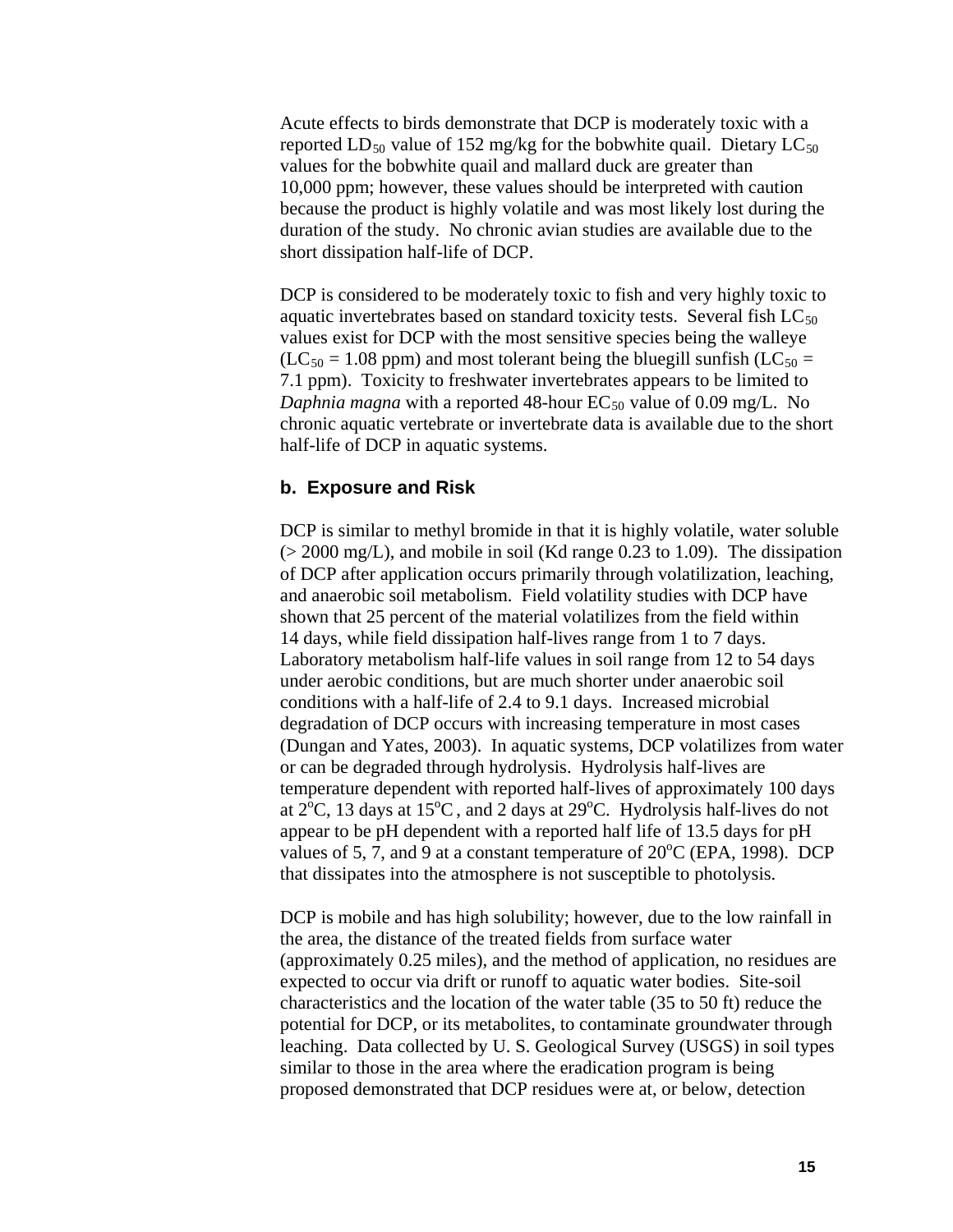limits at 3 ft below the surface in a majority of the soils tested. One sampling site did have concentrations above the detection limit at 3 ft below the soil surface but levels were low  $\langle 3.0 \text{ pb} \rangle$  (USGS, 2000). The label for DCP requires 100-ft buffers adjacent to water wells and occupied structures, further reducing human health risks. Human health risks from dietary exposure through crop residues will not occur because any potential cover plantings will not be harvested from treated fields for the duration of the program.

DCP exposure to terrestrial nontarget organisms can occur through direct or indirect exposure. The likelihood of direct exposure (other than to soil invertebrates in the treated fields) is low because DCP will not drift due to the method of application which involves injecting the material into the soil at a minimum depth of 12 inches. In compliance with the label, the soil will then be sealed by compaction after injection of DCP which serves to reduce volatilization (Wang et al., 2001). Plant residues from a cover planting that could serve as forage for nontarget organisms are not expected due to the lack of residues that have been determined in multiple crop residue studies (EPA, 1998).

Field dissipation and degradation of DCP could result in soil residues that could be ingested by mammals and birds that serve as prey for predators and scavengers. The residues would be low due to the short dissipation half-life and method of application of DCP. Additionally, residues should not be significant based on metabolism studies with DCP. Dosing studies with rats and mice show rapid excretion of DCP through the urine, indicating predators and scavengers would not accumulate significant DCP residues (EPA, 1998); therefore, indirect exposure via contaminated prey is not expected to occur based on the metabolism and environmental fate of DCP.

#### **c. Summary**

Based on the method of application and the lack of residues from any crop or in drinking water, the use of DCP poses minimal risk to human health and the environment when applied once or twice per year according to label directions at rates up to 354 pounds of active ingredient per acre. The application site will also be posted to insure no incidental human exposure occurs by accessing treated fields. The use of DCP also poses minimal risk to nontarget organisms. Aquatic organisms will not be impacted because rainfall in the area is low and the application sites are far enough from any water source to minimize residues from drift, runoff, or leaching. Risk to nontarget terrestrial organisms (other than soil invertebrates which are expected to succumb) is also minimal due to the method of application and environmental fate of DCP. Risk to human health and the environment is further reduced by other management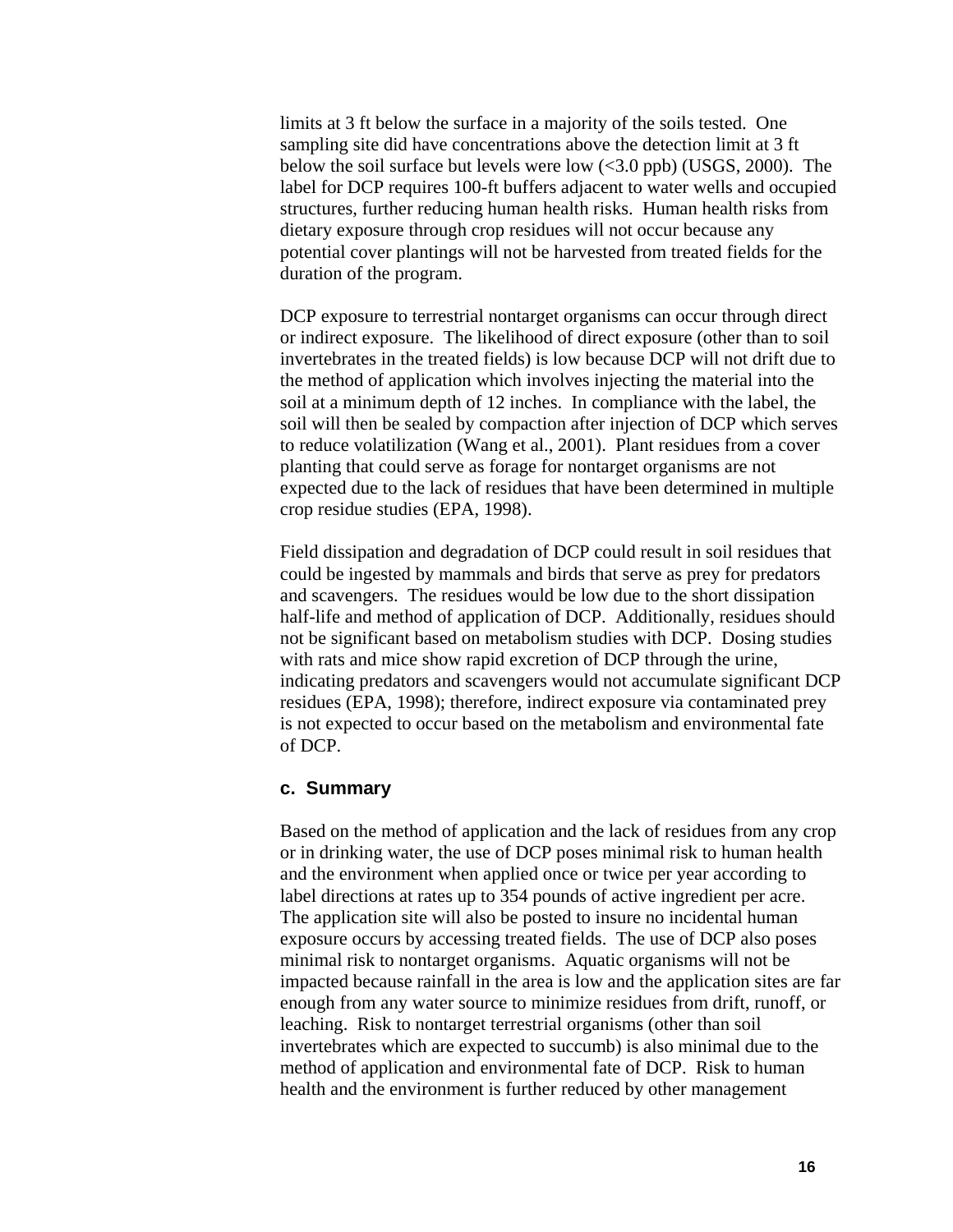practices such as soil injection during application, sealing the injection site to reduce offsite transport, and a 100-ft buffer around water wells and occupied structures.

#### **5. DMDS a. Toxicity**

DMDS is a potential new fumigant that could serve as a methyl bromide replacement in the future in the PCN eradication program. Similar to the other fumigants that are part of the PCN program, DMDS is highly soluble  $(2700 \text{ mg/L})$ , volatile (vapor pressure = 38.8 hPa), and has a low binding affinity for soil (Koc range 15 to 47).

DMDS has low dermal and inhalation toxicity when compared to oral toxicity values. Acute mammalian toxicity data show that the DMDS oral  $LD_{50}$  value in rats ranges from 290 to 500 mg/kg, with a dermal toxicity of greater than 2,000 mg/kg, and an inhalation  $LC_{50}$  of 805 ppm based on a 4hour exposure. In longer term studies, DMDS does not appear to cause developmental effects to rats based on inhalation exposure. Repeated exposure to mammals results in eye, skin, and respiratory tract irritation, along with reduced lymphocyte counts, and inflammation of the lymph nodes.

DMDS is moderately toxic to birds with a reported acute oral  $LD_{50}$  value for the bobwhite quail of 342 mg/kg and a NOEL of 172 mg/kg. The inhalation  $LC_{50}$  for the bobwhite quail is 478 ppm. No chronic avian toxicity data is currently available.

DMDS has moderate to high acute toxicity to aquatic organisms. Aquatic toxicity values for DMDS range from a 96-hour  $LC_{50}$  value of 0.97 ppm for the rainbow trout, to a value of 5.01 ppm for the zebrafish. The NOEC values in both  $LC_{50}$  studies were 0.54 ppm and 3.30 ppm for the rainbow trout and zebrafish, respectively. Acute freshwater invertebrate sensitivity is represented by *D. magna* with a 48-hour  $EC_{50}$  value of 1.82 ppm  $(NOEC = 0.62$  ppm).

#### **b. Exposure and Risk**

Similar to most fumigants, volatilization is a major dissipation pathway for DMDS. This chemical is hydrolytically stable at relevant pH values but has a half-life of 8.7 days (summer) and 64.6 days (winter), based on photolytic half-life values. DMDS is susceptible to microbial breakdown with aerobic soil metabolism half-life values ranging from 2.69 to 3.04 days. Under anaerobic soil conditions, DMDS has a reported half-life of 14.3 days. In aquatic environments, DMDS dissipation half-lives range from 3.5 to 45 hours, suggesting a short period of exposure in aquatic environments.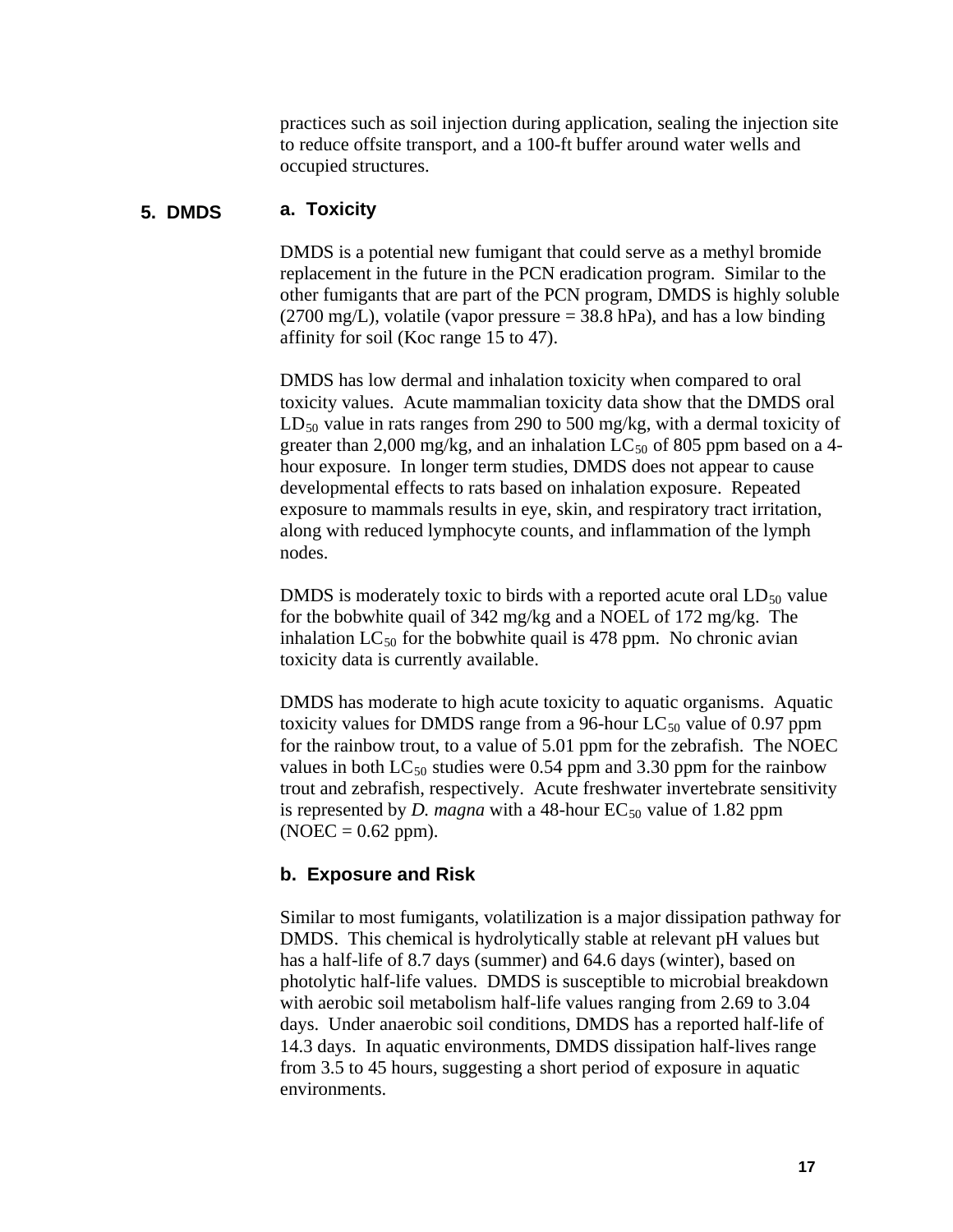<span id="page-20-0"></span>Based on the application method of injecting DMDS into the soil, low area rainfall, and the distance of the application areas to aquatic areas (a minimum of 0.25 miles), no off-site movement from drift, runoff, or leaching to aquatic systems is expected. Human health-related exposure is not expected at the time of exposure due to the application method and other precautionary statements that would be part of the proposed label. No food crops will be harvested from treated areas for the duration of the program which will preclude risk from dietary exposure to human health.

Risk to nontarget organisms (other than soil invertebrates which are expected to succumb) is also expected to be minimal. Off-site movement from drift, runoff, or leaching are not expected based on the distance of the fields from aquatic resources. In cases where DMDS could reach aquatic areas, its half-life in water is extremely short, further reducing risk to aquatic nontarget organisms. Exposure and risk to terrestrial nontarget organisms is also minimal due to the method of application, the toxicity of DMDS, and its environmental fate. There is the possibility that small mammals could be exposed to treated soil immediately after application. Potentially exposed organisms are not expected to accumulate DMDS because it does not appear to be a compound that would accumulate in tissue due to its volatility and low octanol/water partition coefficient (1.77). In addition, aerobic soil metabolism half-life data suggests that the material would only be available for a short period of time.

#### **c. Summary**

Based on the method of application and the lack of residues from any crop or drinking water, the use of DMDS poses minimal risk to human health. The use of DMDS also poses minimal risk to nontarget organisms. Risks to aquatic organisms will be minimal because rainfall is low in the area and the application sites are far enough from any water bodies to minimize residue from drift or runoff. Risk to terrestrial organisms, other than soil invertebrates, is also minimal due to the low inhalation toxicity, method of application, and the environmental fate of DMDS.

### **C. Cumulative Effects**

Cumulative effects from the preferred alternative relate to the management actions in the proposed treatment area. The fields are currently potato fields which will be taken out of production for the duration of the eradication program. A cover planting will be made after the first application to reduce the potential for soil erosion; therefore, no cumulative impacts related to soil erosion are expected. A cover planting may be used in the winter; however, it will be dependent on whether environmental conditions allow the planting to establish prior to the end of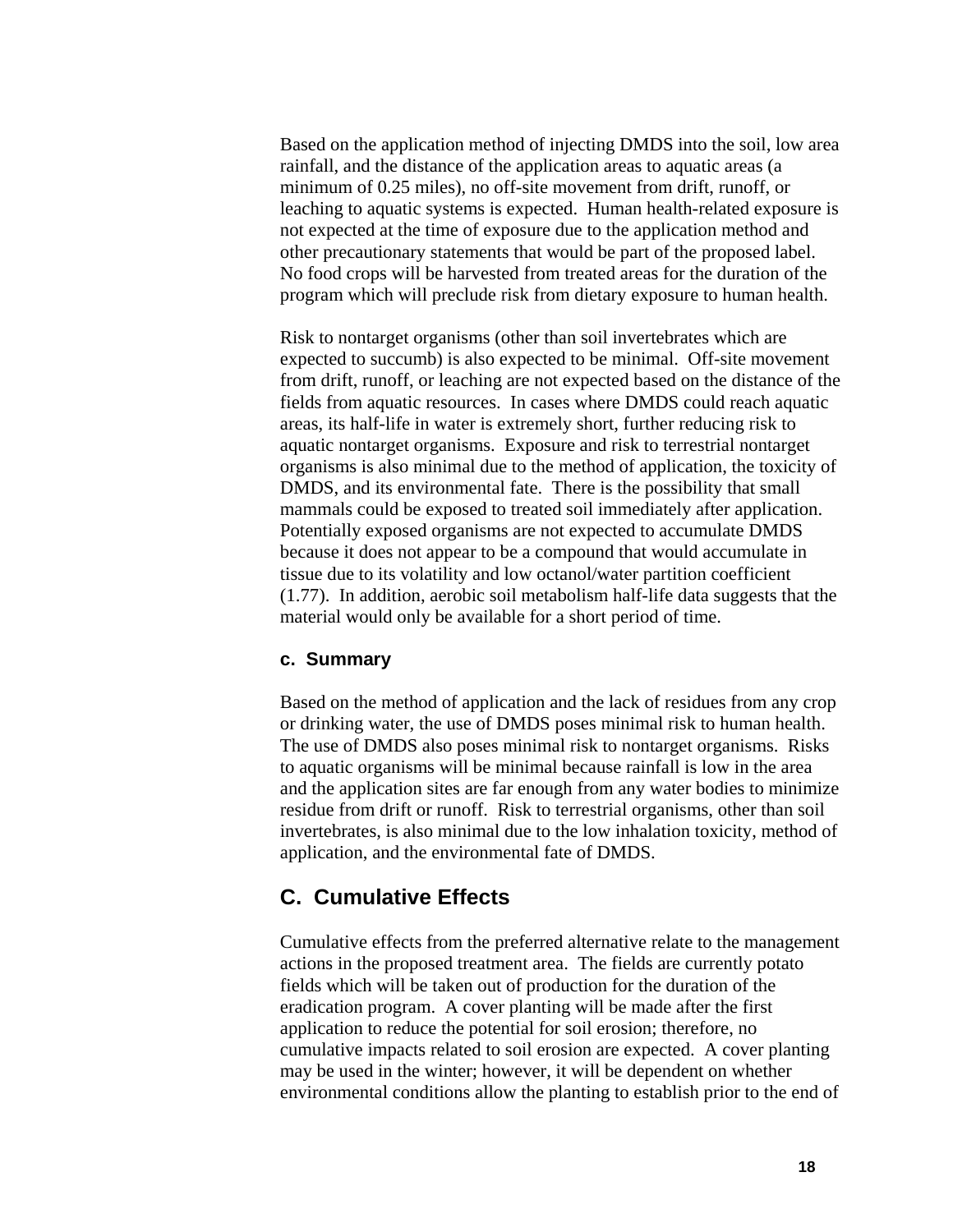the growing season. Historically, winter cover plantings are not used in this area; therefore, any soil erosion related to the preferred alternative is not expected to be any greater than would occur under typical agricultural practices in the area.

Based on the preferred alternative of two pesticide applications per season, the potential cumulative effects of each pesticide that could be used for a given application will be discussed individually.

Cumulative effects on aquatic resources from methyl bromide applications are not expected due to the distance from the application area to aquatic resources and the method of application which would mitigate potential risk to surface and groundwater resources. Applications for the PCN eradication program would not have any cumulative effects on surface or groundwater quality. The approximately 1,000-acre treatment area is composed of potato fields that will not be planted with crops that could provide residues for human health exposure; therefore, there would be no cumulative effects from additional methyl bromide crop residues. As previously discussed, methyl bromide is a highly volatile fumigant that can impact air quality and has been identified as an ozone depleting compound. The impact of methyl bromide on air quality, as it relates to other methyl bromide use on a local level, is expected to be minimal. Based on use-data from 1997, no agricultural methyl bromide use takes place in the area where applications are being proposed (figure 3). **1. Methyl Bromide** 

> Cumulative impacts on overall air quality are expected to be minimal based on the environmental fate of methyl bromide and the current air quality in the area where applications are expected to occur. The Idaho Department of Environmental Quality (DEQ) monitors air quality in different areas of the State to determine attainment based on six priority pollutants. The priority pollutants are particulate matter, carbon monoxide, sulfur dioxide, nitrogen dioxide, ozone, and lead. Non-attainment has previously occurred in four different areas of the State; however, none of the areas are within the proposed area for treatment. Based on data from the Idaho DEQ, the air quality in proximity to the proposed treatment area meets all Federal and State standards (Idaho DEQ, 2005, 2006). Methyl bromide is not one of the priority pollutants considered by the Idaho DEQ, and its use in the PCN eradication program should not affect currently monitored priority pollutants, or the ability of the area to maintain attainment.

> On a global scale, the use of methyl bromide in the PCN eradication program will contribute to the overall release of manmade ozone-depleting substances. However, relative to the global use of methyl bromide, two applications per year of methyl bromide in the PCN eradication project equates to approximately 0.55 percent of the total annual manmade methyl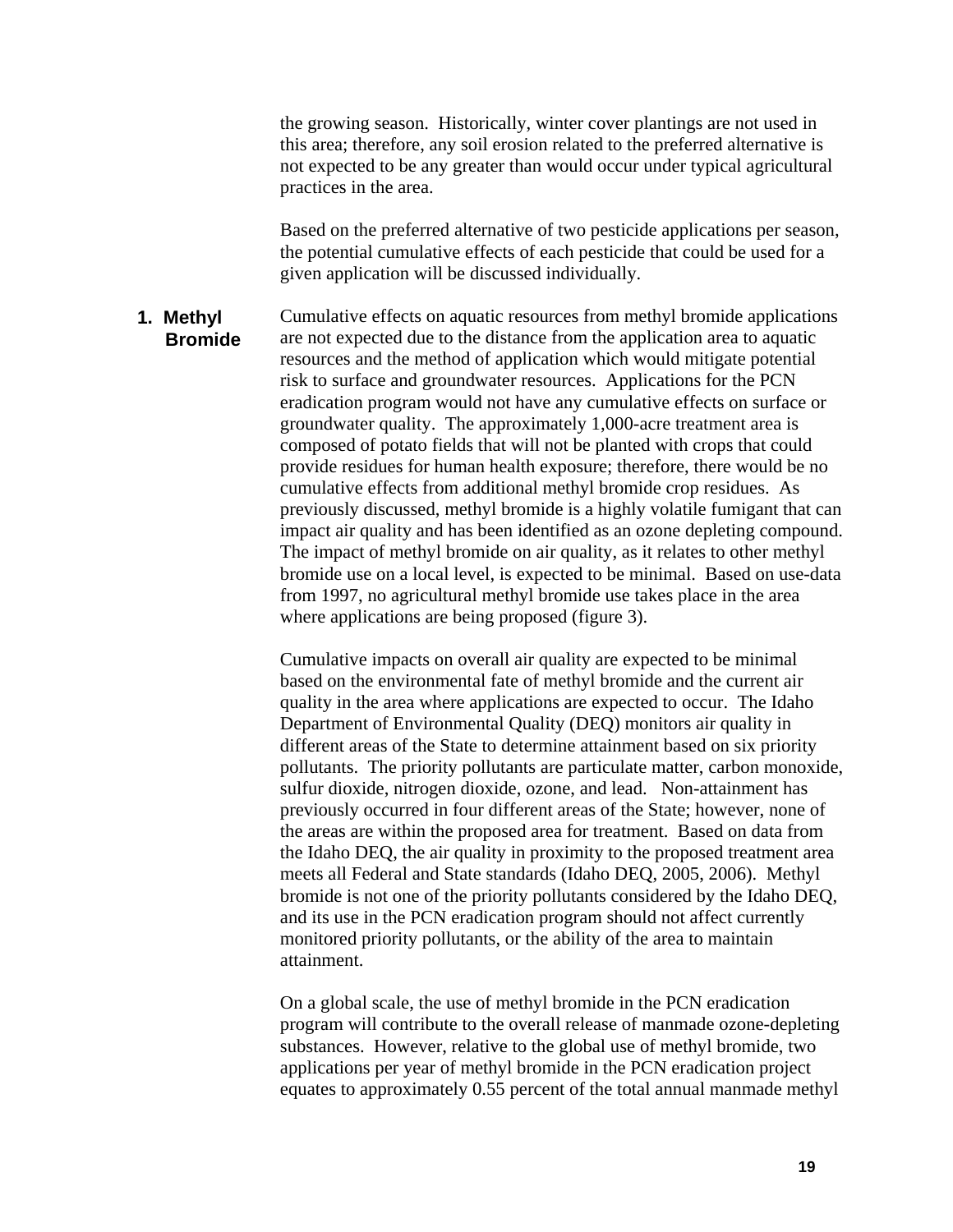

 (Source: USGS, 2000. Method for Estimating Pesticide Use for County Areas in the Conterminous United States.)

bromide use. When compared to all sources of chlorinated and brominated ozone-depleting substances, the proposed use represents an even smaller fraction of the total amount of ozone depleting compounds (figure 2). The current estimate assumes both applications will be made using methyl bromide which is not likely to occur throughout the duration of the 5- to 7 year eradication program. In some cases, DCP will be the product applied in the spring and/or fall, reducing methyl bromide use in half or nearly completely for those years. In addition, DMDS could be registered for PCN control in the future and serve as a replacement for methyl bromide, thus, reducing it use even further.

The potential cumulative impacts of DCP to aquatic resources are similar to those stated for methyl bromide. The distance of aquatic resources from the application area is approximately 0.25 miles, and, due to the method of application that has been described previously, no runoff or drift is expected to reach surface water. The label for DCP does contain a groundwater advisory; however, the soil conditions and depth to the water table reduce the likelihood of DCP, used at the maximum label rates allowed under the proposed special local use label, moving into groundwater. DCP is regularly used in the eradication area; however, **2. DCP**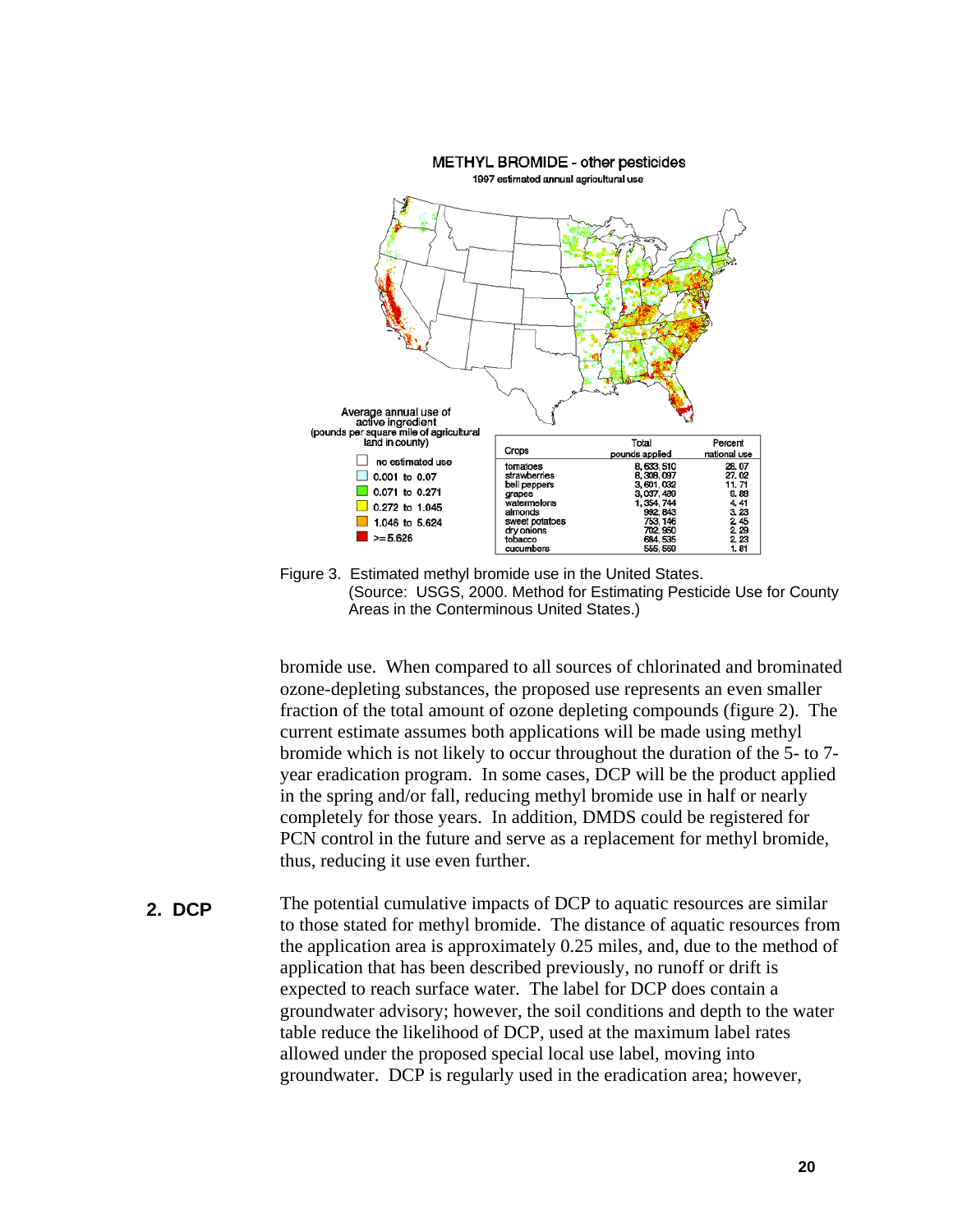groundwater monitoring for DCP and its metabolites have shown no historical detections (USGS, 2000).

Based on the chemical properties of DCP, it will volatilize into the atmosphere. Additional DCP use does occur in Idaho primarily on potatoes, sugar beets and onions. Cumulative impacts related to air quality could occur in those areas where other potato fields are being treated, or, if sugar beets, and onions are grown in proximity to fields that are part of the eradication program. Currently, neither sugar beets nor onions are grown near the PCN-infested fields. The potential cumulative impacts to air quality would be minimal due to temporal differences in the PCN-related DCP applications. For a majority of uses, DCP is used as a pre-plant fumigant which would mean applications would occur just prior to the growing season in early spring. The projected applications for DCP in the PCN eradication program will typically occur late summer or early fall, at a time when any volatilized DCP from earlier applications would have dissipated and been dispersed by wind. If PCN eradication efforts resulted in spring applications of DCP at the 36 gallons per acre maximum rate (a distinct possibility), even when combined with other spring DCP applications that may occur in the area, cumulative effects to air quality would be expected to be minimal due to efforts to minimize volatilization by soil injection and sealing the soil where injections occur.

In cases where both applications during a growing season are made using DCP, a reduction in the use of methyl bromide would occur since the DCP application would largely replace the methyl bromide application. Methyl bromide would only continue to be used in the buffer areas around wells and occupied structures. This would almost eliminate the negligible cumulative effects related to ozone depletion from the use of methyl bromide that were identified in this EA.

#### **3. DMDS**

Uncertainty exists regarding the potential cumulative effects of DMDS use in the PCN eradication program. The product is still in the development and research phase, and the number of crops intended for use is currently unknown. If the product gains registration approval, DMDS could replace some methyl bromide applications. Because there currently is little to no methyl bromide use in the general area where the eradication program is proposed, its cumulative effects would be expected to be minimal on air quality even if it replaced all methyl bromide uses. No cumulative effect on aquatic resources and crop residues would be expected because of the environmental fate properties of DMDS in addition to the reasons previously discussed for methyl bromide and DCP. Upon registration, to the extent that it serves as a replacement product for methyl bromide, it would reduce the quantity of ozone depleting compounds released into the atmosphere.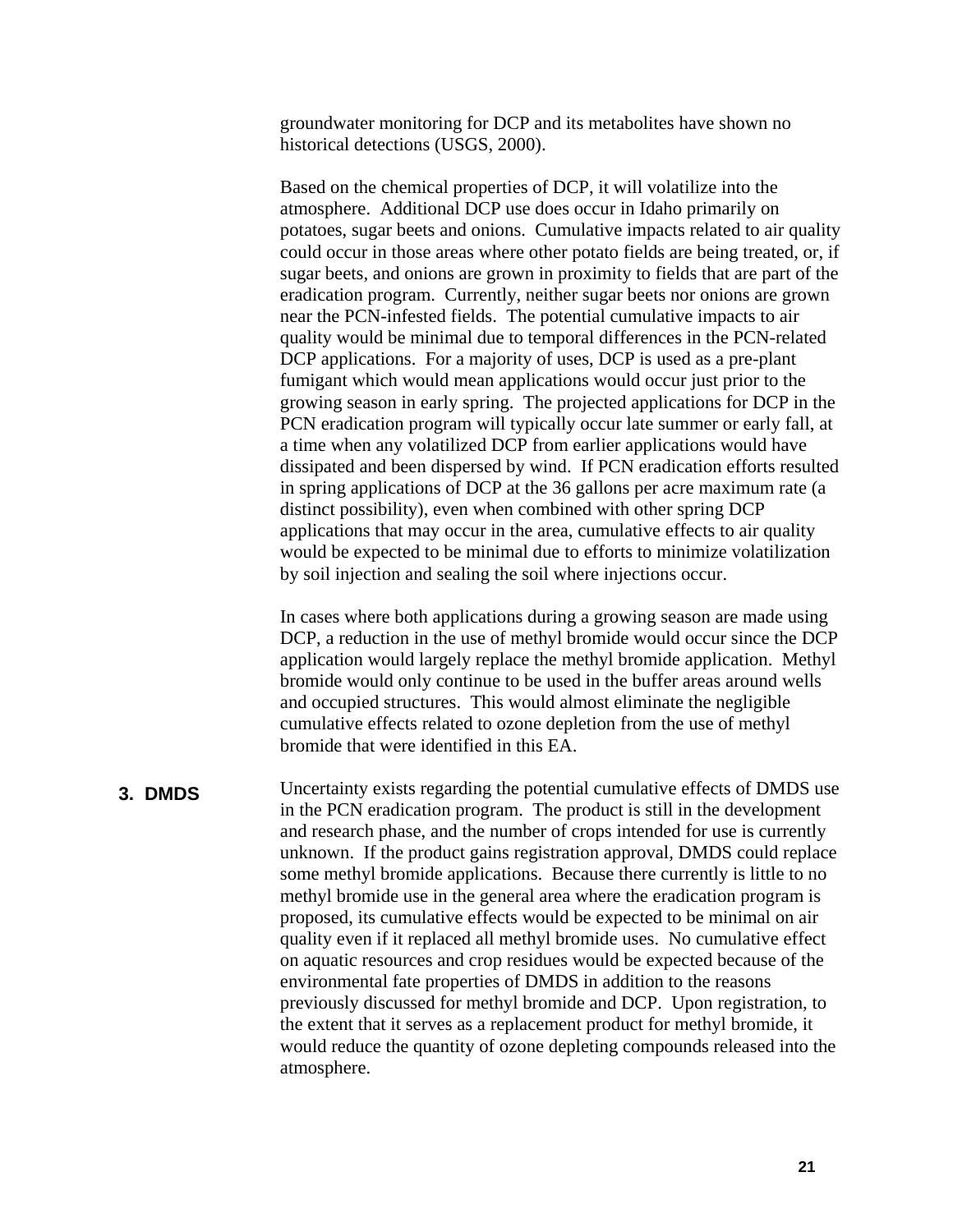### <span id="page-24-0"></span>**D. Threatened and Endangered Species**

Section 7 of the Endangered Species Act (ESA) and its implementing regulations require Federal agencies to ensure that their actions are not likely to jeopardize the continued existence of endangered or threatened species or result in the destruction or adverse modification of critical habitat. APHIS prepared a biological assessment that considered the impact of the PCN eradication program on threatened and endangered species in or near the program area. Upon concluding the assessment, APHIS determined that the proposed eradication program will have no effect on the Utah valvata snail (*Valvata utahensis*) and may affect, but is not likely to adversely affect the bald eagle (*Haliaeetus leucocephalus)*. The proposed changes in treatment options will not change the effects determination for the species.

In accordance with the Section 7 consultation process, the biological assessment was submitted to the U.S. Fish and Wildlife Service (FWS), Eastern Idaho Field Office in Chubbuck, Idaho. FWS has concurred that the proposed eradication program will have no effect on the Utah valvata snail and is not likely to adversely affect the bald eagle. Since the preparation of the biological assessment and the FWS concurrence, the bald eagle has been delisted and effective August 8, 2007 is no longer subject to the Endangered Species Act.

# **V. Other Considerations**

Executive Order (EO) 13175, "Consultation and Coordination with Indian Tribal Governments," was issued to ensure that there would be "meaningful consultation and collaboration with tribal officials in the development of Federal policies that have tribal implications…." There are no tribal lands in the vicinity of the proposed eradication project. Thus, the initiation of this project will have no direct impact to Native Americans. However, if PCN were to spread from the currently infested fields, there is a potential to impact all potato growers, including those who are Native Americans. Federal and State agriculture officials have consulted and collaborated with Indian tribal officials to ensure that they are well-informed and represented in policy and program decisions that may impact their agricultural interests. Collaboration with the Native American officials will continue, as appropriate, until the proposed eradication of PCN is achieved.

EO 12898, "Federal Actions to Address Environmental Justice in Minority Populations and Low-income Populations," focuses Federal attention on the environmental and human health conditions of minority and lowincome communities and promotes community access to public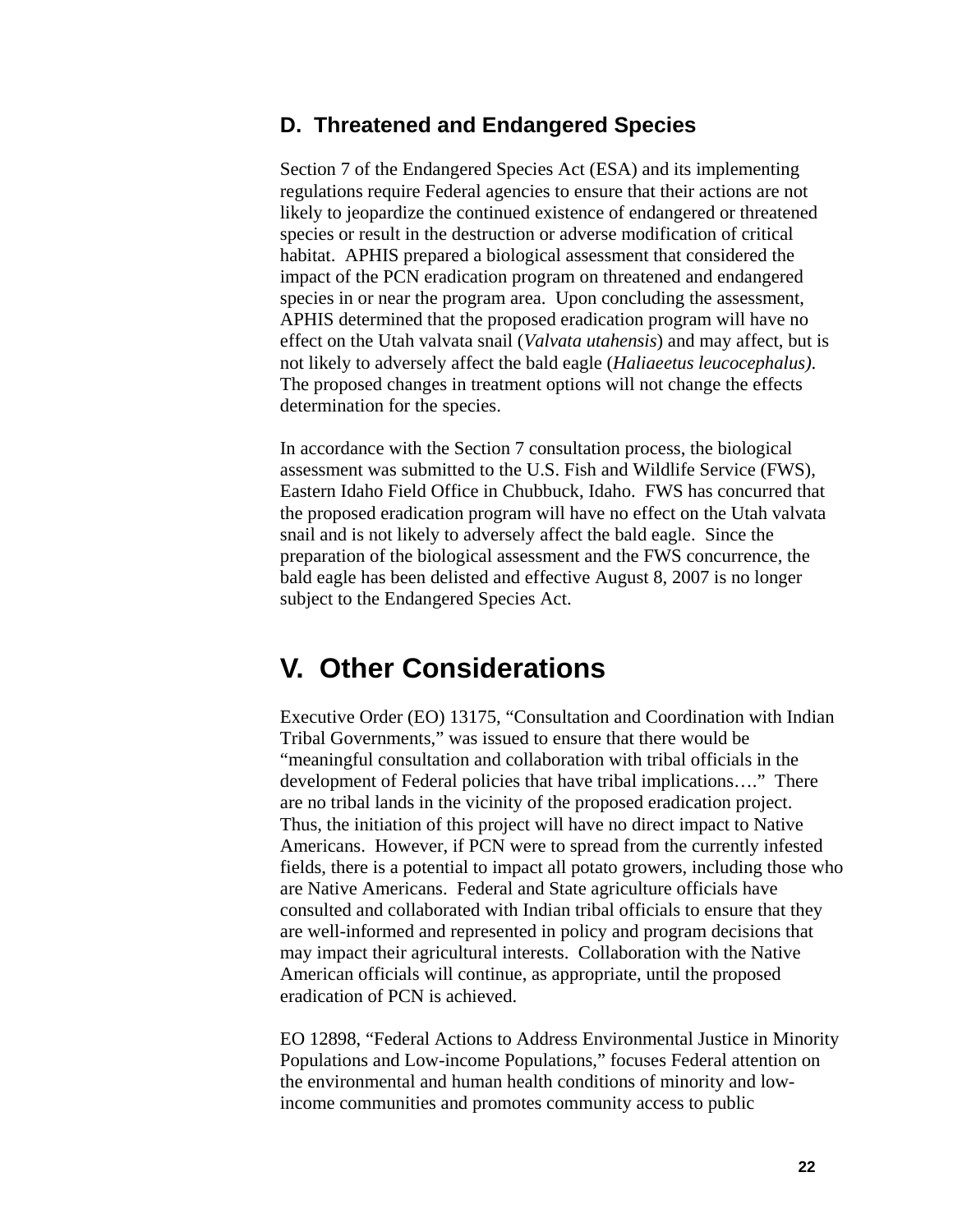information and public participation in matters relating to human health or the environment. This EO requires Federal agencies to conduct their programs, policies, and activities that substantially affect human health or the environment in a manner so as not to exclude persons and populations from participation in or benefiting from such programs. It also enforces existing statutes to prevent minority and low-income communities from being subjected to disproportionately high or adverse human health or environmental effects. APHIS has determined that the environmental and human health effects from the proposed changes in treatment options available for eradication of PCN in Idaho are minimal and are not expected to have disproportionate adverse effects to any minority or low-income populations.

EO 13045, "Protection of Children from Environmental Health Risks and Safety Risks," acknowledges that children, as compared to adults, may suffer disproportionately from environmental health and safety risks because of developmental stage, greater metabolic activity levels, and behavior patterns. This EO (to the extent permitted by law and consistent with the agency's mission) requires each Federal agency to identify, assess, and address environmental health risks and safety risks that may disproportionately affect children. Applications will not occur in proximity to schools, parks, or day care facilities where children may be present. In addition, the method of application and management of the fields will minimize residues from drift, volatilization, and dietary exposure. Based on the distance of the application area from surface and groundwater resources, no residues from any of the proposed fumigants would be expected in drinking water. A cover planting will be planted between applications and possibly after the fall application; however, none of the planting will be harvested for human or livestock consumption. None of the alternatives and proposed amendments being considered are expected to have disproportionately high or adverse human health or environmental effects to children.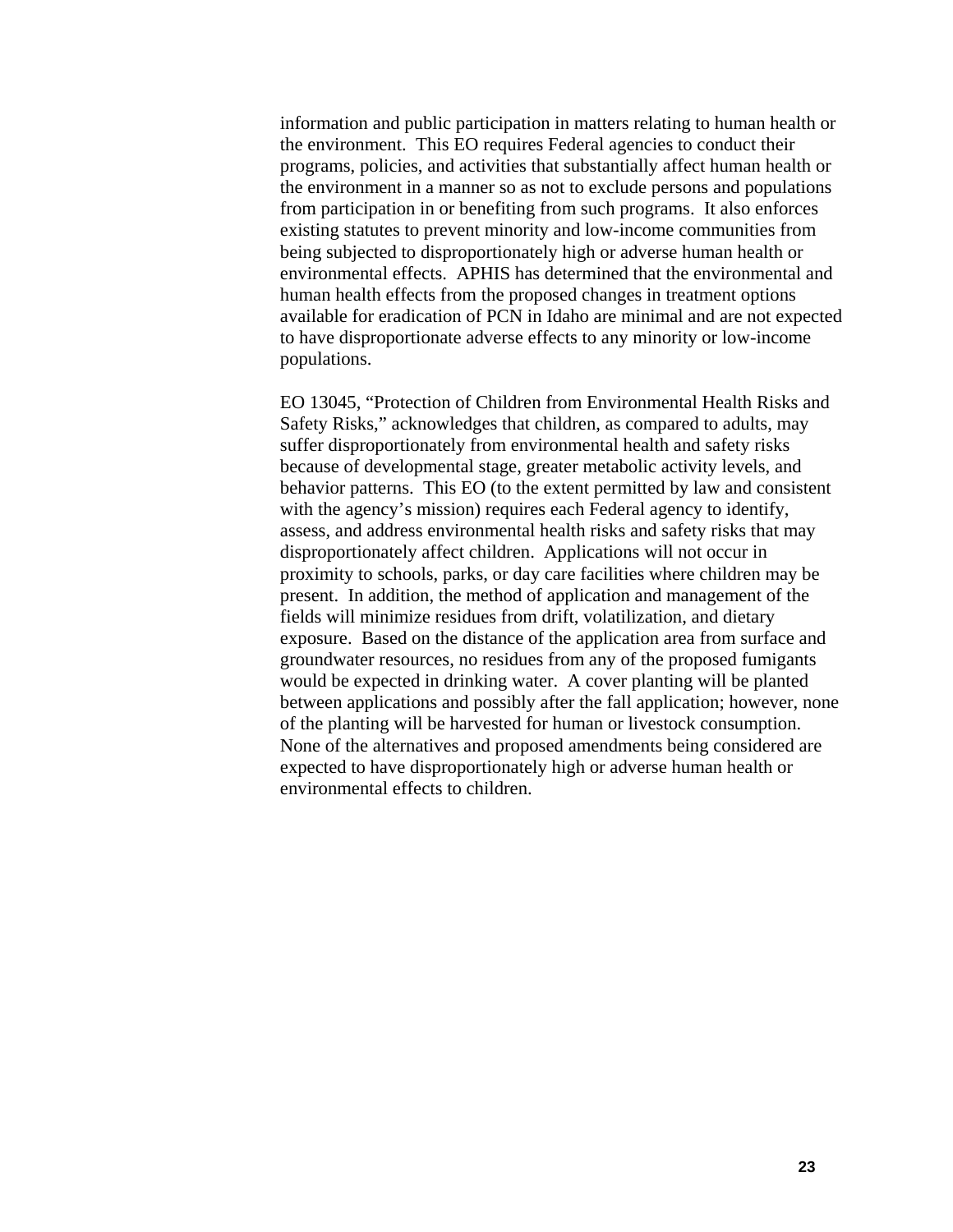# <span id="page-26-0"></span>**VI. Listing of Agencies and Persons Consulted**

U.S. Department of Agriculture Animal and Plant Health Inspection Service State Plant Health Director 9134 W. Blackeagle Drive Boise, ID 83709

Idaho Program Director U.S. Department of Agriculture Animal and Plant Health Inspection Service Idaho Falls, ID 83042

Regional Program Manager U.S. Department of Agriculture Animal and Plant Health Inspection Service Western Regional Office 2150 Centre Avenue, Bldg B Ft. Collins, CO 80526

Assistant Regional Director U.S. Department of Agriculture Animal and Plant Health Inspection Service Western Regional Office 2150 Centre Avenue, Bldg B Ft. Collins, CO 80526

Bureau Chief Plant Industries Division Idaho State Department of Agriculture P.O. Box 790 Boise, ID 83701

Vice President, Legal & Government Affairs Idaho Potato Commission 661 South Rivershore Lane, Suite 230 Eagle, ID 83616–5397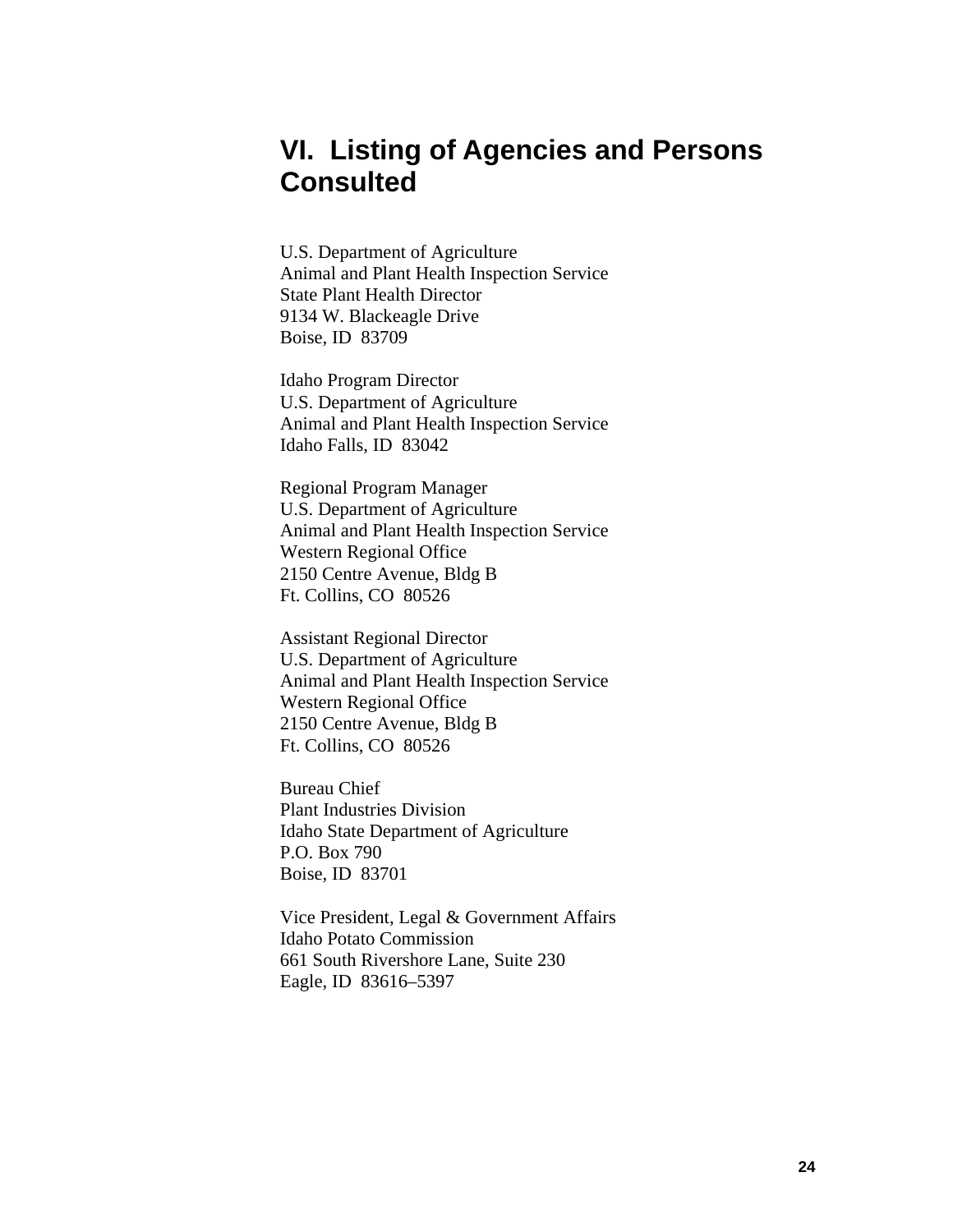U.S. Department of Agriculture Animal and Plant Health Inspection Service Plant Protection and Quarantine Emergency Management 4700 River Road, Unit 134 Riverdale, MD 20737–1236

U.S. Department of Agriculture Animal and Plant Health Inspection Service Policy and Program Development Environmental Services 4700 River Road, Unit 149 Riverdale, MD 20737–1238

U.S. Department of Agriculture Animal and Plant Health Inspection Service Plant Protection and Quarantine Environmental Compliance 4700 River Road, Unit 150 Riverdale, MD 20737–1229

U.S. Fish and Wildlife Service Eastern Idaho Field Office 4425 Burley Drive, Suite A Chubbuck, ID 83202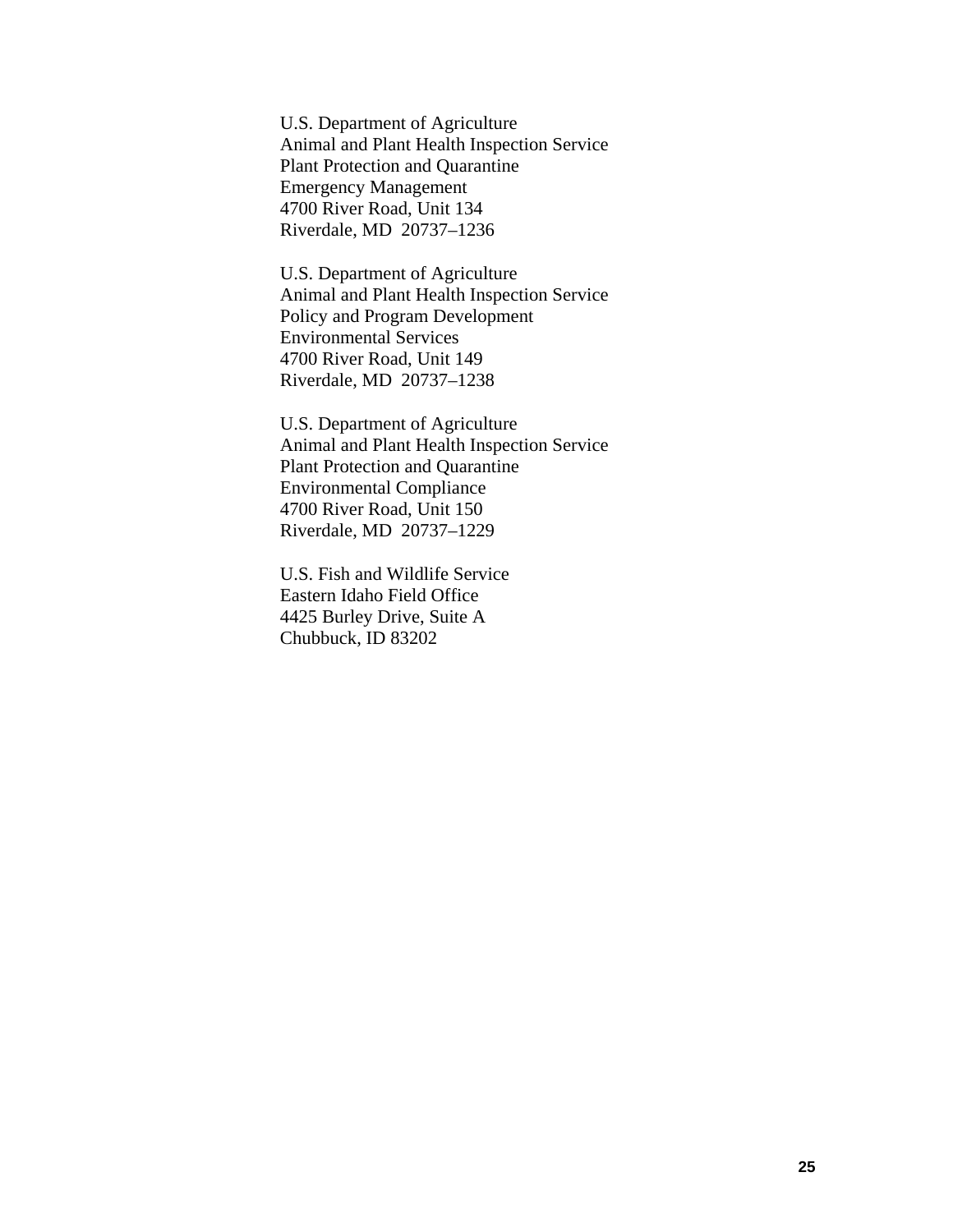# <span id="page-28-0"></span>**VII. References**

Dimethly Disulfide. Material Safety Data Sheet (MSDS). Issued 2005. Arkema Incorporated. Product Code 0079. 7 pp.

Dungan, R.S. and S.R. Yates. 2003. Degradation of fumigant pesticides: 1,3–dichloropropene, methyl isothiocyanate, chloropicrin, and methyl bromide. Vadose Zone Journal. 2:279–286.

EPA—See U.S. Environmental Protection Agency

Department of Environment, Food and Rural Affairs (DEFRA). 1996. Investigation of potato cyst nematode control. Prepared by Rothamsted Research. 92 pp.

EPPO—See European and Mediterranean Plant Protection Organization

European and Mediterranean Plant Protection Organization, EPPO Quarantine Pest, 1990. Data sheets on quarantine pests. *Globodera rostochiensis* and *Globodera pallida*.

Idaho Department of Environmental Quality. 2006. 2005 Air Quality Data Summary. 83 pp.

Idaho Department of Environmental Quality. 2005. 2004 Air Quality Data Summary. 79 pp.

Phillips, M.S., Trudgill, D.L., Hackett, C.A., Hancock, M., Holliday, J.M. and A.M. Spaull. 1998. A basis for predictive modelling of the relationship of potato yields to population density of the potato cyst nematode, *Globodera pallida*. J. Agricultural Science. 130:45–51.

Turner, S.J. 1996. Population decline of potato cyst nematodes (*Globodera rostochiensis* and *G. pallida*) in field soils in Northern Ireland. Annals of Applied Biology 129:315–322.

Turner, S.J. and K. Evans. 1998. The origins, global distribution and biology of potato cyst nematodes (*Globodera rostochiensis* (Woll.) and *Globodera palllida* Stone) *In*: Potato Cyst Nematodes (eds R.J. Marks and B.B. Brodie) pp. 7–26.

UNEP—See United Nations Environment Programme

United Nations Environment Programme, 2002. Report of the Methyl Bromide Technical Options Committee. 437 pp.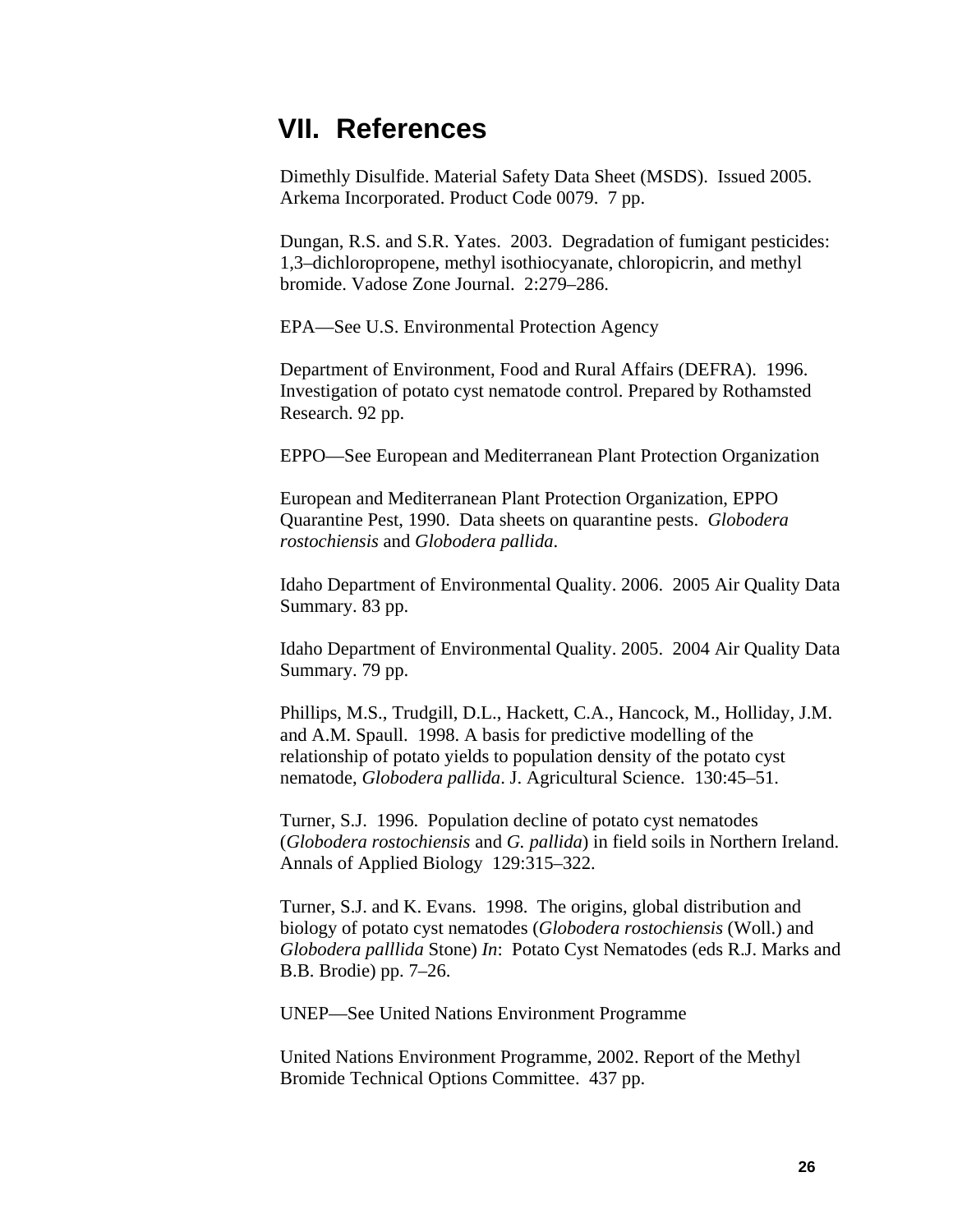United Nations Environment Programme, 2007. Scientific Assessment of Ozone Depletion: 2006. Final Release February 2007. World Meteorological Organization: Global Ozone Research and Monitoring Project—Report No. 50.

USDA APHIS – See U.S. Department of Agriculture, Animal and Plant Health Service

U.S. Department of Agriculture, Animal and Plant Health Service. 2007. Potato Cyst Nematode Eradication in Idaho: Environmental Assessment.

U.S. Environmental Protection Agency, Office of Prevention, Pesticides and Toxic Substances. EPA 738-R-06-026. 2006a. Report of Food Quality Protection Act (FQPA) Tolerance Reassessment and Risk Management Decision (TRED) for Methyl Bromide, and Reregistration Eligibility Decision (RED) for Methyl Bromide's Commodity Uses. Appendices: Human Health Risk Assessment. 64 pp.

U.S. Environmental Protection Agency. 2006b. Ozone Depletion Rules & Regulations; Methyl Bromide Questions & Answers. March 8, 2006. Available at [http://www.epa.gov/ozone/mbr/qa.html.](http://www.epa.gov/ozone/mbr/qa.html) Accessed on April 17, 2007.

U.S. Environmental Protection Agency, Office of Prevention, Pesticides and Toxic Substances. 2006c. Chloropicrin: Revised HED Human Health Risk Assessment for Phase 3. EPA Docket ID: EPA-HQ-OPP-2006-0661- 0003. 291 pp.

U.S. Environmental Protection Agency, Office of Prevention, Pesticides and Toxic Substances. 2006d. Revised Level 1 Screening Ecological Risk Assessment for the Reregistration of Chloropicrin. EPA Docket ID: EPA-HQ-OPP-2006-0661-0005. 105 pp.

U.S. Environmental Protection Agency, Office of Prevention, Pesticides and Toxic Substances. 2005. Environmental Fate and Ecological Risk Assessment for the Re-registration of Methyl Bromide. 181 pp.

U.S. Environmental Protection Agency, Office of Prevention, Pesticides and Toxic Substances (7508C). 1998. Reregistration Eligibility Decision (RED): 1,3–Dichloropropene. EPA 738-R-98-016. 203 pp.

USGS—See U.S. Geological Survey

U.S.Geological Survey, 2000. Soil analysis for 1,3-Dichloropropene (1,3- DCP), Sodium N-Methyldithiocarbamate (Metam-sodium), and their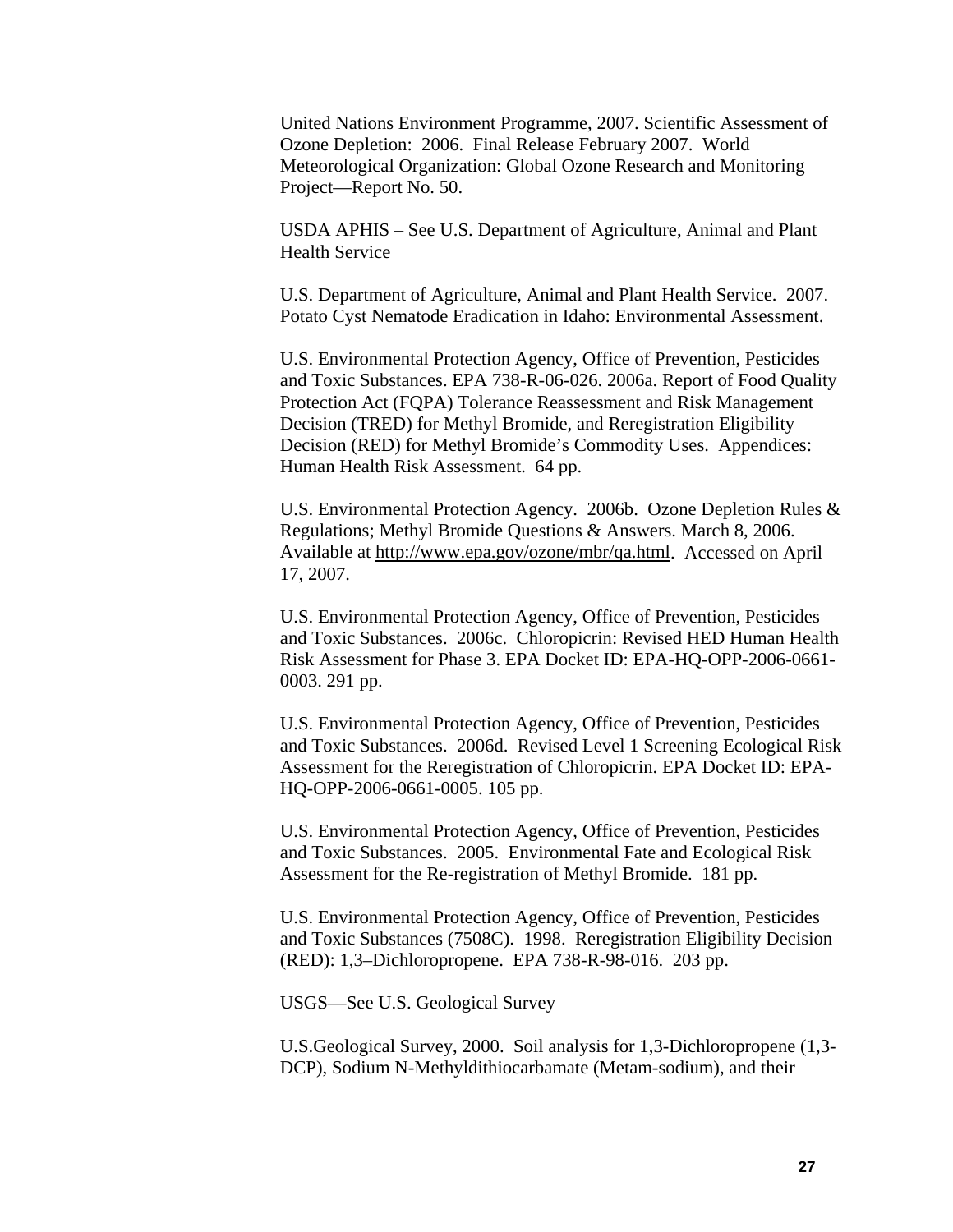degradation products near Fort Hall, Idaho, September 1999 through March 2000. Water Resources Investigations Report 01–4052. 37 pp.

Wang, D., S.R. Yates, F.F. Ernest, J.A. Knuteson and G.E. Brown, Jr. 2001. Volatilization of 1,3-Dichloropropene under difference application methods. Water, Air, and Soil Pollution. 127: 109–123.

Yagi, K., J. Williams, N.-Y. Wang, R.J. Cicerone. 1995. Atmospheric methyl bromide  $(CH_3Br)$  from agricultural soil fumigations. Science. 267:1979–1980.

Yokouchi, Y., D. Toom-Sauntry, K. Yazawa, T. Inagaki, T. Tamaru. 2002. Recent decline of methyl bromide in the trophospere. Atmospheric Environment. 36:4985–4989.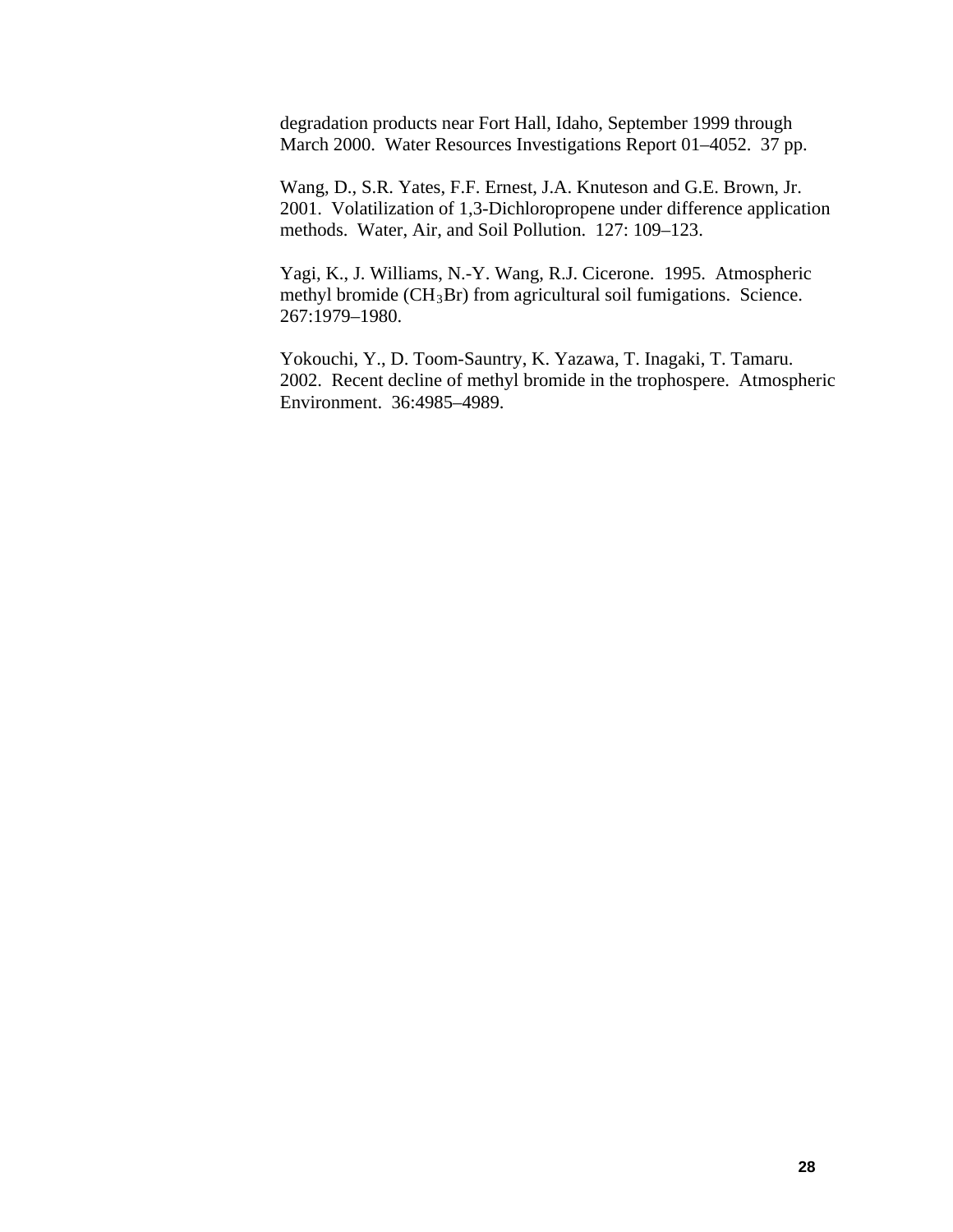# **Appendix A: Potential Host Plants for**  *Globodera pallida*

Bold= confirmed in the literature Non Bold = listed in either CABI Compendium or GPDD

**Note:** Most papers were prepared before *Globodera pallida* was distinguished from *G. rostochiensis*. Many older papers refer to the potato cysts nematodes as a strain of *Heterodera schachtii*.

#### **Primary Hosts:**

*Lycopersicon esculentum* (tomato) *Solanum melongena* (eggplant, aubergine) *Solanum tuberosum* (potato)

#### **Minor Hosts:**

*Datura stramonium* (Devil's trumpet, Jamestown-weed) *Lycopersicon pimpinellifolium* (currant tomato)(syn. **Lycopersicon racemigerum)** *Oxalis tuberosa* (oca) *Solanum aviculare* (kangaroo apple) *Solanum gilo (syn. Solanum integrifolium)* (scarlet or tomato eggplant) *Solanum indicum* (Indian nightshade) *Solanum marginatum* (white-edged (margined) nightshade) *Solanum mauritianum* (tree tobacco, earleaf nightshade) *Solanum nigrum* (black nightshade)(Winslow (1954) found as a non-host, appears there are multiple varieties that vary in susceptibility/resistance (Scholte (2000)). *Solanum quitoense* (Naranjillo) *Solanum sarrachoides* (hairy nightshade)

#### **Other hosts:**

*Atropa belladonna?* (deadly nightshade) *-* Reported as a host by Franklin (1940), Found to be negative by Winslow (1954) *Datura tatula* (jimsonweed) *Hyoscyamus niger* (black henbane) *Lycopersicon esculentum aureum Lycopersicon glandulosum* (Peruvian nightshade) *Lycopersicon hirsutum* (hairy tomato) *Lycopersicon mexicanum Lycopersicon peruvianum* (wild tomato) *Lycopersicon pyriforme* (garden tomato) *Physalis philadephica* (Mexican groundcherry) *Physochlainia orientalis* (purple trumpet flowers)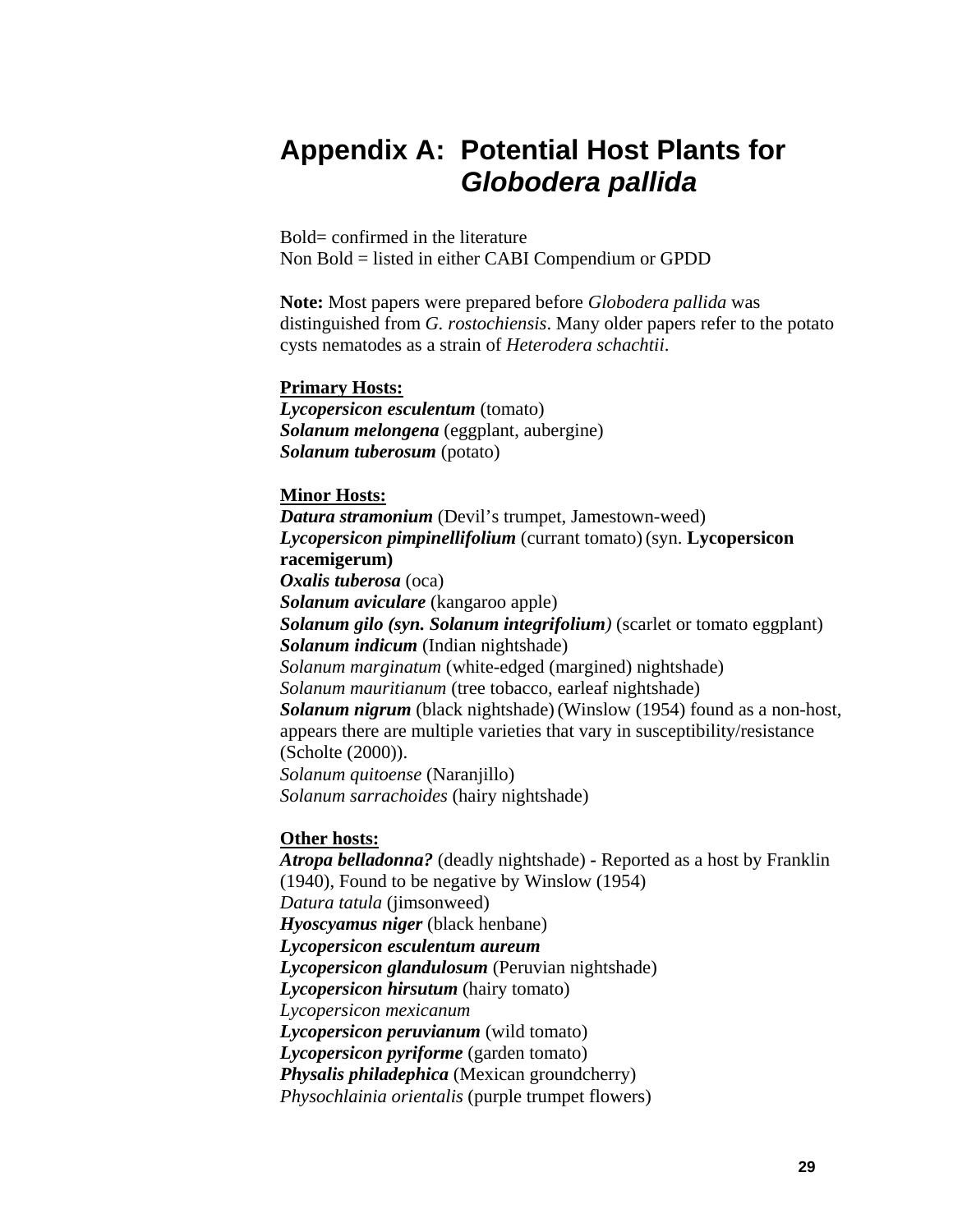*Salpiglossis spp.* (painted tongue) **Saracha jaltomata** 

**Other** *Solanum spp***.** *Solanum acaule* (Wild Andean potato) *Solanum aethiopicum* (Ethiopian nightshade, African eggplant) *Solanum ajanhuiri* (Ajanhuiri) *Solanum alandiae Solanum alatum* (red fruited nightshade) *Solanum americanum* (American black nightshade) *Solanum anomalocalyx Solanum antipoviczii (now S. stoloniferum***)** *Solanum armatum* (forest nightshade) *Solanum ascasabii Solanum asperum Solanum berthaultii* (wild potato) *Solanum blodgettii* (mullein nightshade) *Solanum boergeri Solanum brevimucronatum Solanum brevidens* (wild potato-diploid) *Solanum bulbocastanum* – (ornamental nightshade) - also listed as *S. bulbocastana Solanum calcense Solanum calcense x Solanum cardenasii Solanum caldasii Solanum canasense Solanum capsibaccatum Solanum capsicoides* (cockroach berry) *Solanum cardiophyllum* (heartleaf horsenettle) *Solanum carolinense* (Carolina horsenettle) *Solanum chacoense* – (Chaco potato) also reported as *S. chacoense* v. *subtilis Solanum chaucha Solanum chenopodioides Solanum chloropetalum Solanum citrullifolium* (watermelon nightshade) – also listed as *S. citrillifolium Solanum coeruleifolium* (chaucha) *Solanum commersonii* (Commerson's nightshade) *Solanum curtilobum* (rucki) *Solanum curtipes Solanum demissum* (nightshade) *Solanum demissum x Solanum tuberosum Solanum dulcamara* (bittersweet) *Solanum durum Solanum elaeagnifolium* (silverleaf nightshade)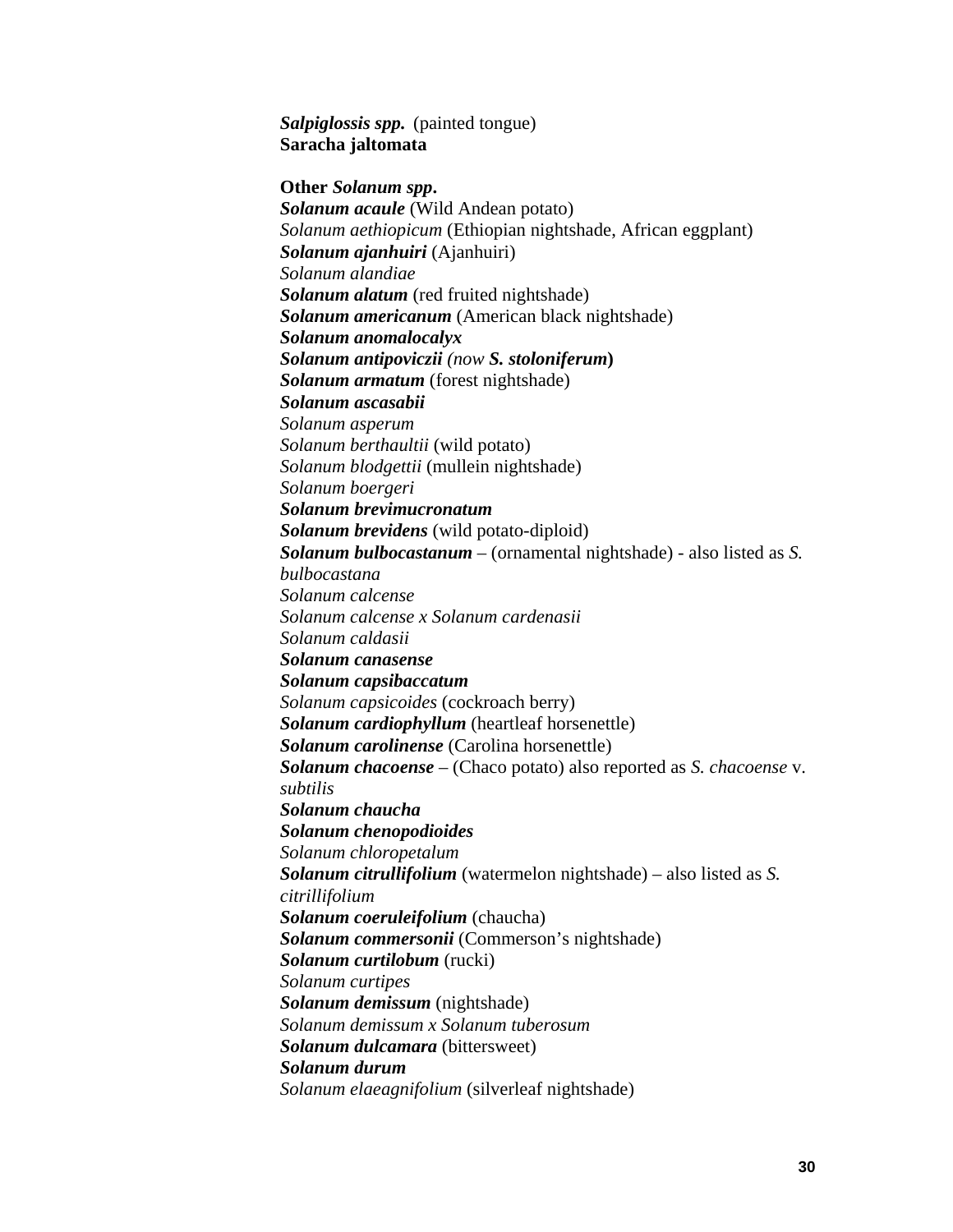*Solanum famatinae Solanum fraxinifolium Solanum fructo-tecto Solanum garciae Solanum gibberulosum Solanum giganteum* (African holly) *Solanum gigantophyllum Solanum glaucophyllum* (waxyleaf nightshade) *Solanum goniocalyx* (yellow potato) *Solanum gracile* (whitetip nightshade) *Solanum heterodoxum* (melonleaf nightshade) *Solanum heterophyllum* (unarmed nightshade) *Solanum hirtum* (huevo de gato) *Solanum hispidum* (devil's fig) *Solanum intrusum* (garden huckleberry) *Solanum jamesii* (wild potato) *Solanum jujuyense Solanum juzepczukii* (ckaisalla) *Solanum kesselbrenneri* (phureja) *Solanum kurtzianum Solanum lanciforme* (heartleaf nightshade) *Solanum lapazense Solanum lechnoviczii Solanum leptostygma* (potato) *Solanum longipedicellatum (now S. stoloniferum) Solanum luteum* (red-fruited nightshade) *Solanum macolae Solanum macrocarpon* (African eggplant) *Solanum maglia Solanum mamilliferum* (chauca) *Solanum miniatum* (red-fruited nightshade) *Solanum multidissectum Solanum muricatum* (pepino melon) *Solanum nitidibaccatum* (Argentinian nightshade) *Solanum ochroleucum (*syn. *S. nigrum) Solanum ottonis* (divine nightshade) *Solanum pampasense Solanum parodii Solanum penelli Solanum phureja* (chauca) *Solanum photeinocarpum* (terimini inuhoozuki) *Solanum pinnatisectum* (tansyleaf nightshade) *Solanum platypterum Solanum platense Solanum polyacanthos Solanum polyadenium* (potato)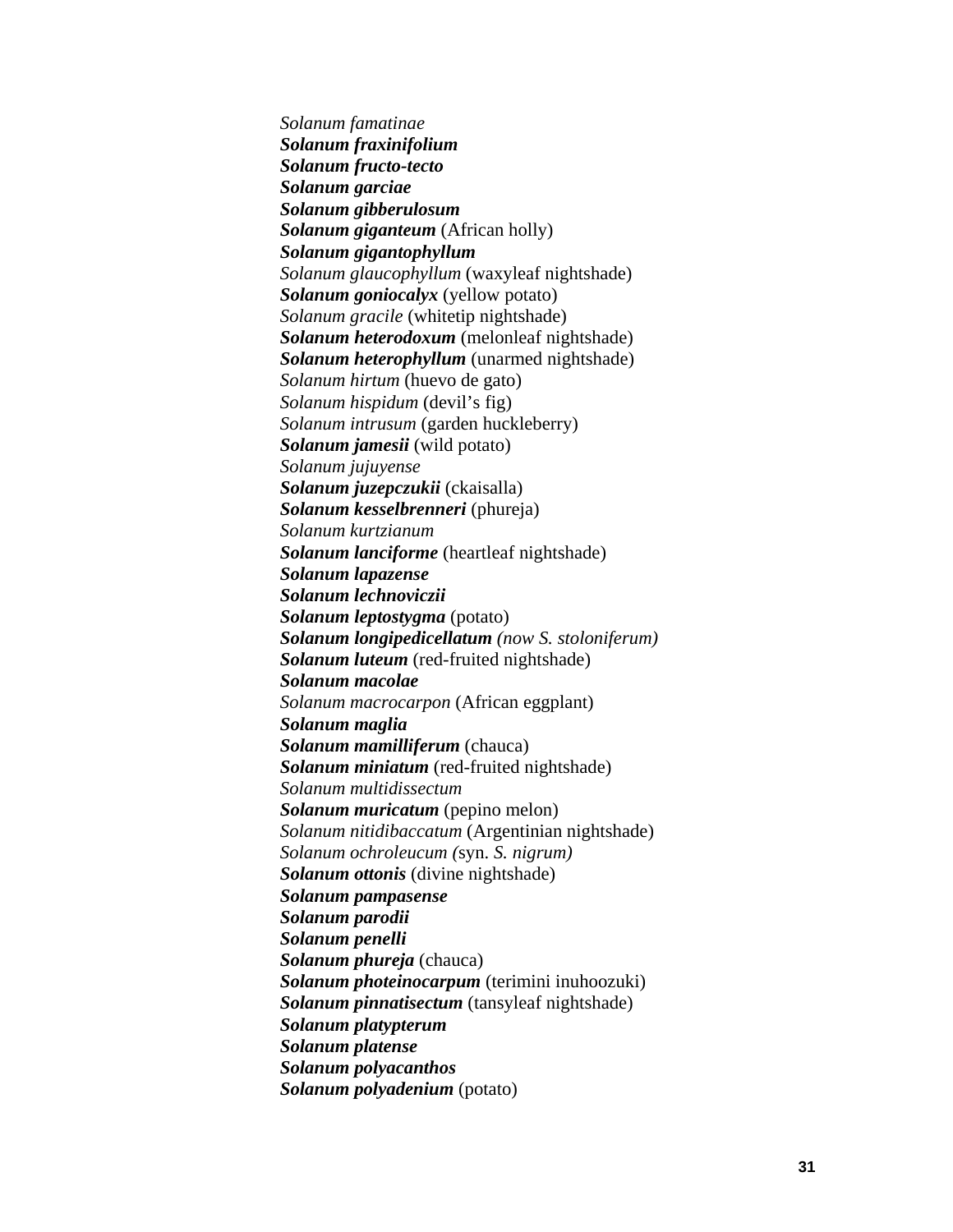*Solanum prinophyllum* (forest nightshade) *Solanum radicans* (cusmayllo) *Solanum raphanifolium* (wild potato) *Solanum rostratum* (buffalobur nightshade) *Solanum rybinii* (phureja) *Solanum salamanii Solanum saltense Solanum sambucinum Solanum sanctae-rosae Solanum scabrum Solanum schenkii Solanum schickii Solanum semidemissum Solanum simplicifolium Solanum sinaicum* (nightshade) *Solanum sisymbrifolium?* (sticky nightshade) (According to Scholte (2000)). *S. sisymbriifolium* combines a high hatching effect with complete resistance to *Globodera rostochiensis* and *G. pallida*). *Solanum sodomaeum* (apple of Sodom) *Solanum soukupii Solanum sparsipilum Solanum stenotomum* (pitiquina) *Solanum stoloniferum Solanum suaveolens Solanum subandigenum* (Andigena) *Solanum sucrense Solanum tarijense Solanum tenuifilamentum* (chauca) *Solanum tomentosum Solanum toralopanum* (apharuma) *Solanum triflorum* (cutleaf nightshade) *Solanum tuberosum ssp. andigena* (potato) *Solanum tuberosum ssp. tuberosum* (Irish potato) *Solanum tuberosum 'Aquila', Solanum tuberosum ' Xenia N' Solanum utile-* South American genus-strongly attacked *Solanum vallis-mexicae Solanum vernei* (purple potato) *Solanum verrucosum Solanum villosum* (red-fruited nightshade) *Solanum violaceimarmoratum Solanum wittmackii Solanum wittonense Solanum xanti* (chaparral nightshade) *Solanum yabari* (pitiquina) *Solanum zuccagnianum* (gilo)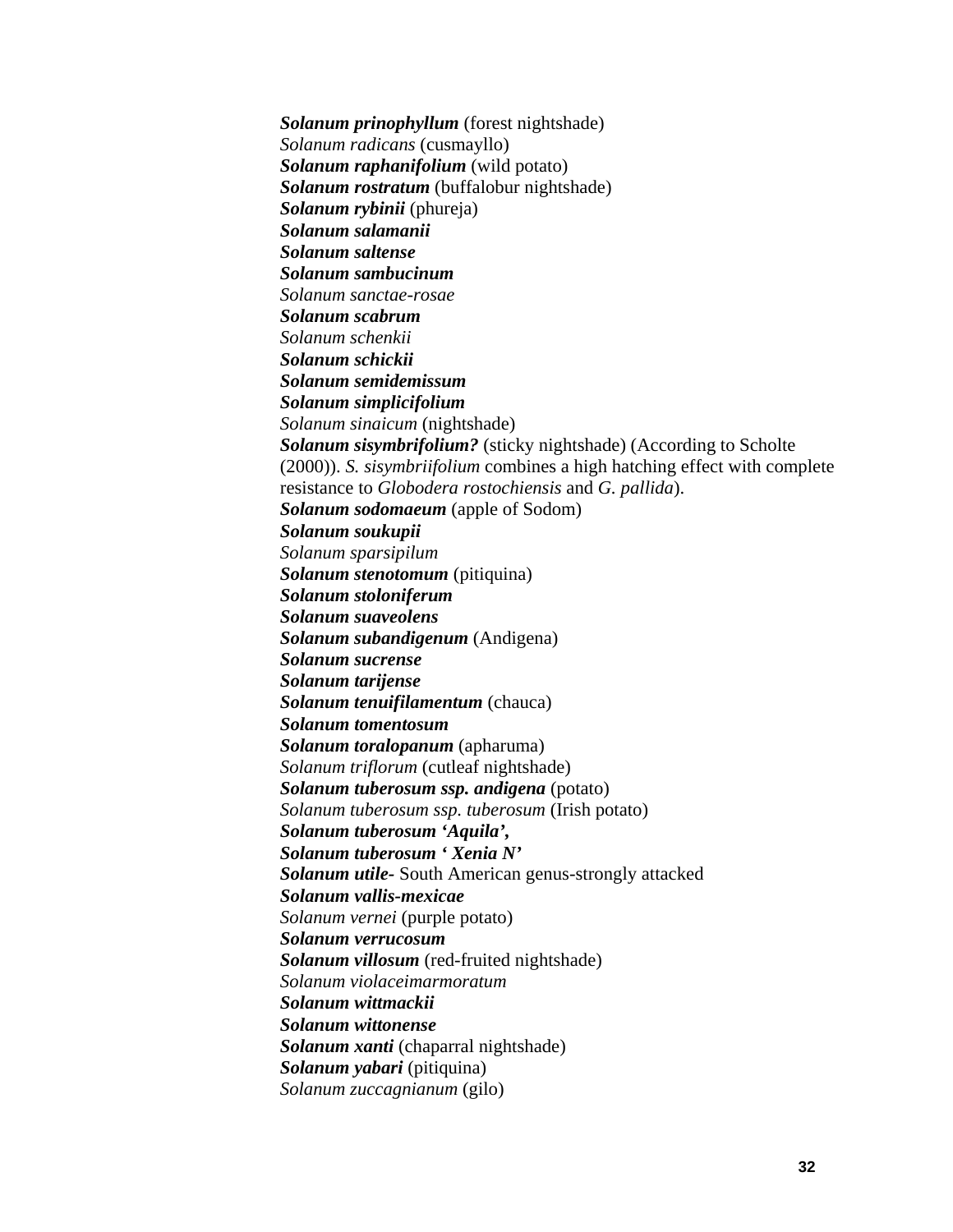#### **Web Resources:**

**CABI Crop Compendium.** [www.cabicompendium.org](http://www.cabicompendium.org/) Extensive list of hosts. List *Salpiglossis spp.* that are actually *Solanum spp.*

**Global pest and disease database.** https://www.gpdd.info. Extensive list of hosts.

**HYPP Zoology**. *Globodera rostochiensis* (Wollenweber, {Globodera pallida (Stone)} <http://www.inra.fr/Internet/Produits/HYPPZ/RAVAGEUR/6gloros.htm>

This species exclusively [parasitizes](http://www.inra.fr/Internet/Produits/HYPPZ/ZGLOSS/6g---046.htm) the [Solanaceae,](http://www.inra.fr/Internet/Produits/HYPPZ/CULTURES/6c---104.htm) especially [potato,](http://www.inra.fr/Internet/Produits/HYPPZ/CULTURES/6c---031.htm) [tomato](http://www.inra.fr/Internet/Produits/HYPPZ/CULTURES/6c---029.htm), [egg plant](http://www.inra.fr/Internet/Produits/HYPPZ/CULTURES/6c---039.htm) and a few volunteer plants such as bittersweet (*Solanum dulcamara*) and henbane (*Hyoscyamus niger*).

**Society of Nematologists.** *Globodera pallida*. <http://nematode.unl.edu/pest5.htm>

Potato (*Solanum tuberosum*) is the major host. Other hosts include many *Solanum* species, oca (*Oxalis tuberosa*), jamestown-weed (*Datura stramonium*), tomato (*Lycopersicon* spp.), and *Salpiglossis* spp.

#### **Literature:**

Castelli, L., Bryan, G., Block, V.C., Ramsay, G., and Phillips, M.S. 2005. Investigation of resistance specificity amongst fifteen wild *Solanum*  species to a range of *Globodera pallida* and *G. rostochiensis* populations. Nematology 7: 689–699.

Doncaster, C.C. 1953. A study of host-parasite relationships. The potato eelworm (*Heterodera rostochiensis*) in black nightshade (*Solanum nigrum*) and tomato. Journal of Helminthology 27: 1–8.

Ellenby, C. 1954. Tuber forming species and varieties of the genus *Solanum* tested for resistance to the potato root eelworm *Heterodera rostochiensis* Wollenweber. Euphytica 3: 195–202.

Franklin, M.T. 1940. On the identification of strains of *Heterodera schachtii*. Journal of Helminthology 18: 63–84.

Mai, W.F. 1951. *Solanum xanti* and *Solanum integrifolium*, new hosts of the golden nematode, *Heterodera rostochiensis*. The American Potato Journal 28: 578–579.

Mai, W.F. 1952. Susceptibility of *Lycopersicon* species to the golden nematode. Phytopathology 42: 461.